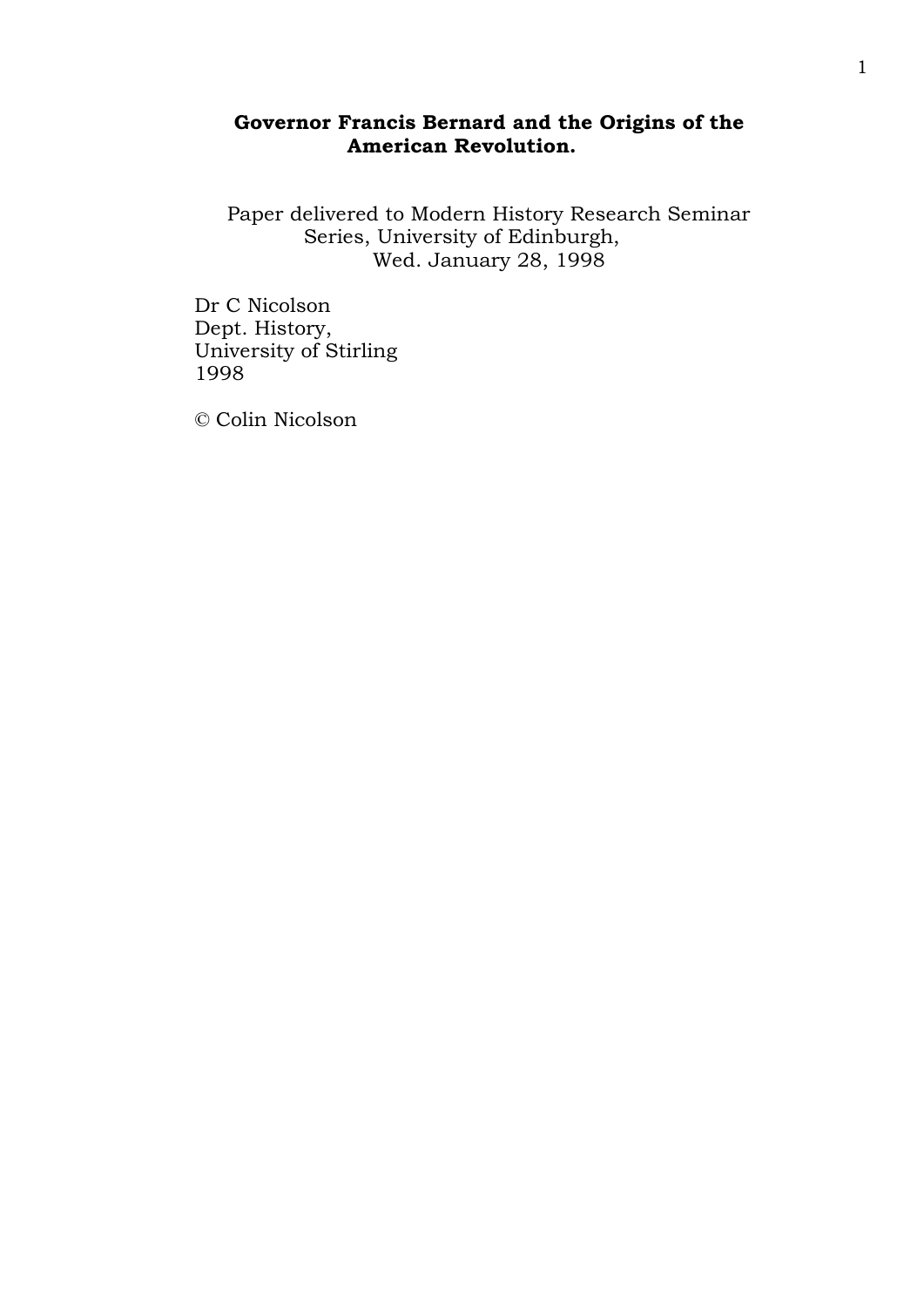The future seemed bright for the English-born governor and onetime canon lawyer when, on a cold Saturday afternoon in February, 1763, Bostonians cheered as he walked out onto the small balcony of the Town House. He read aloud a brief statement, a royal proclamation, announcing that the long war with France was finally over. A "general Joy was difused thro' all Ranks" of townspeople crammed into the streets below, reported one newspaper, before Francis Bernard politely took his leave of the crowd.

Only for the most pessimistic of New Englanders were the signs ominous. Looking on was a brilliant civil and maritime lawyer who had astonished peers with his audacity to challenge in court the legality of a vital instrument of royal government. James Otis Jr. would often confound his admirers with his unpredictability and vivacious mind, but of one thing he had never been more certain: the war's end promised to awaken dormant conflicts of interest between the king's loyal American subjects and an imperial government in London unappreciative of the many sacrifices they had made in the struggle against the French and the Indians.

Of particular concern to Otis was the role which royal officials like Bernard would play in Britain's efforts to revitalise royal government. Bernard might invite the colonists to enjoy the benefits of empire, but his every word, his every step, seemed beguiling, and mindful of Britain's hitherto postponed intention to reform the colonial system. The triumph of arms heralded America's coming of age, with the prospect of sharing in the wealth of empire, but the people of the Massachusetts Commonwealth, Otis chided, must be vigilant in shadowing "weak and wicked" officials whose "Jealousies" and designs were fermenting "in the Blackness of Darkness." Otis's sickly colleague, Oxenbridge Thacher, had had similar bouts of pessimism ever since Bernard had become governor and Canada taken from the French: "we seem to be in that deep sleep or stupor that Cicero describes his country to be in a year or two before the civil wars broke out."<sup>1</sup>

To those Americans who risked their lives and property in civil war and rebellion against British rule twelve years later, Sir Francis Bernard was the apotheosis of British colonialism and an implacable arch-enemy of the American struggle for self-

<sup>1</sup>Adapted from *Boston Newsletter*, February 10, 1763; James Otis's speech on election as moderator of the Boston town Meeting, *Boston Newsletter,* March 24, 1763; Oxenbridge Thacher to Benjamin Prat, n.p. n.d., [1762], *Procs. MHS,* first series, 20 (1883), 46.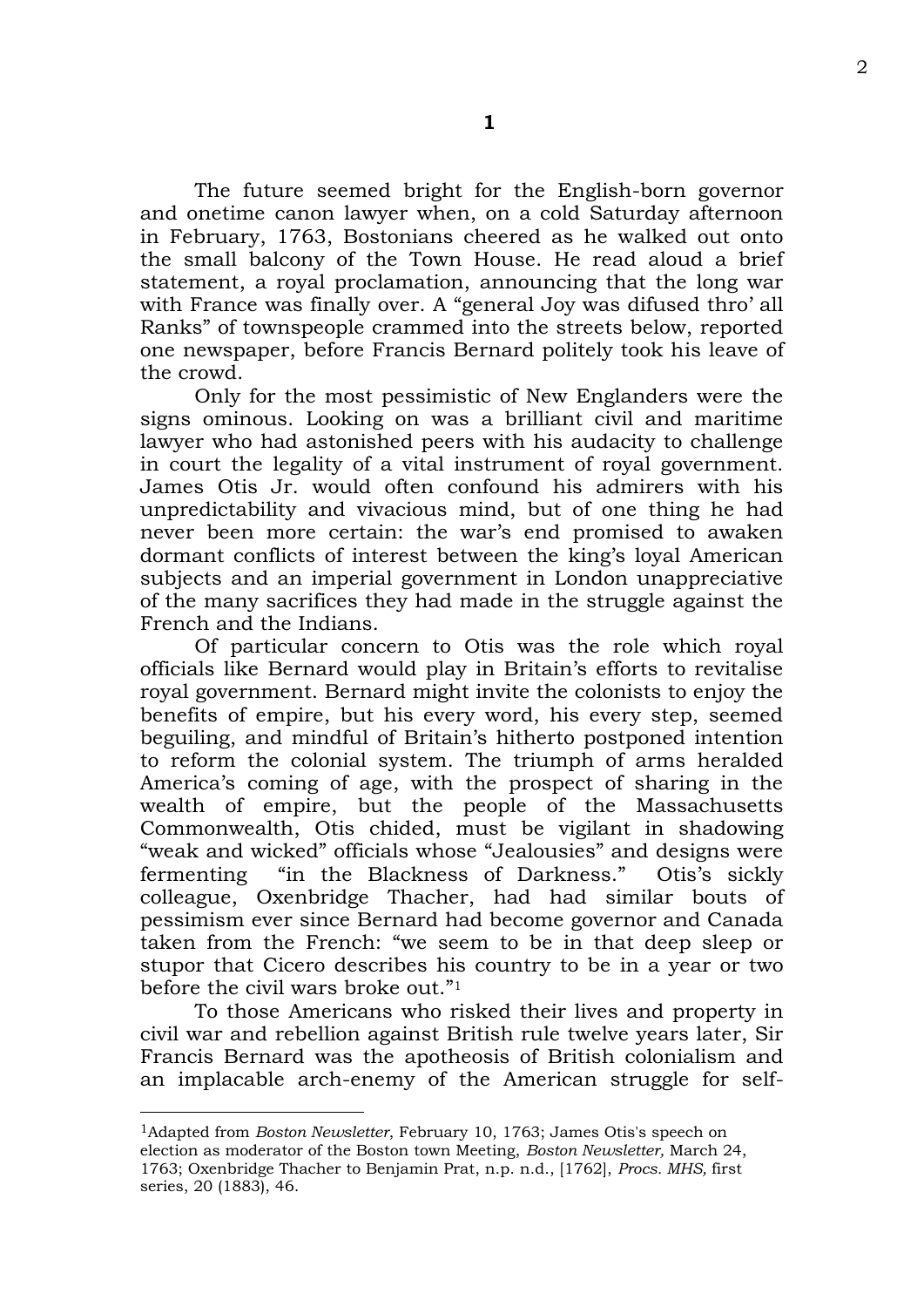government. Bernard's adversaries included some of the Revolution's most venerated leaders, such as Otis's friend Samuel Adams, the most influential of Boston's popular politicians, and Samuel's cousin John, a promising lawyer and future U.S. president.

They and other patriots believed that the movement for American self-determination originated during Bernard's administration of 1760-1771, when the colonists first campaigned against the reform of the trade laws and the introduction of parliamentary taxation. Bernard's assurances that he embodied the patrician ideal of a non-partisan administrator were contradicted by the ease with which he made enemies: lawyers and legislators like Otis who thought him woefully ignorant of colonial interpretations of constitutional law; the merchants, whom Otis represented in the law courts, and for whom Bernard promised much and delivered little; and the artisans, caulkers, shipwrights, and labourers of Boston's wharves and ropewalks who were to become the lawyers' and merchants' most determined supporters.

Bernard was described as rapacious and devious by all but his most intimate friends in America. There is nothing extraordinary in Crown officials like Bernard being so verbally abused. He lived in an age where diatribe and parody were among the most effective political tools. But such astringency, as displayed by Otis, the Adamses, and other colonial leaders, was more than casual, for the accusations of disloyalty and treachery which Bernard and the New Englanders levelled at each other intruded in the formulation and execution of British colonial policy when sensitive diplomacy was required to prevent further deterioration in British-colonial relations.

First, Bernard was wrongly accused of hatching the hated-Stamp Act, which introduced parliamentary taxation in 1765. Then the colonists uncovered more substantive evidence of Bernard's other misdemeanours: of colluding with corrupt customs officers to defraud the Treasury; of engaging in shady land dealings; and of turning British ministers and MPs against the Americans. It was widely believed that Bernard had engaged in a campaign of disinformation to blacken the characters of Massachusetts's political leaders--those who deigned to thwart his naked ambition. More seriously, it was said that Bernard had contrived to bring British Regulars to Boston in 1768 to deter rioters, by wilfully suggesting that popular resistance to the Stamp Act and Townshend Acts had brought the colony to the edge of rebellion and sedition. After the troops arrived, Bernard urged Britain to undertake a root and branch reform of the provincial legislature, judiciary, and magistracy, and the abolition of the cherished province Charter of government,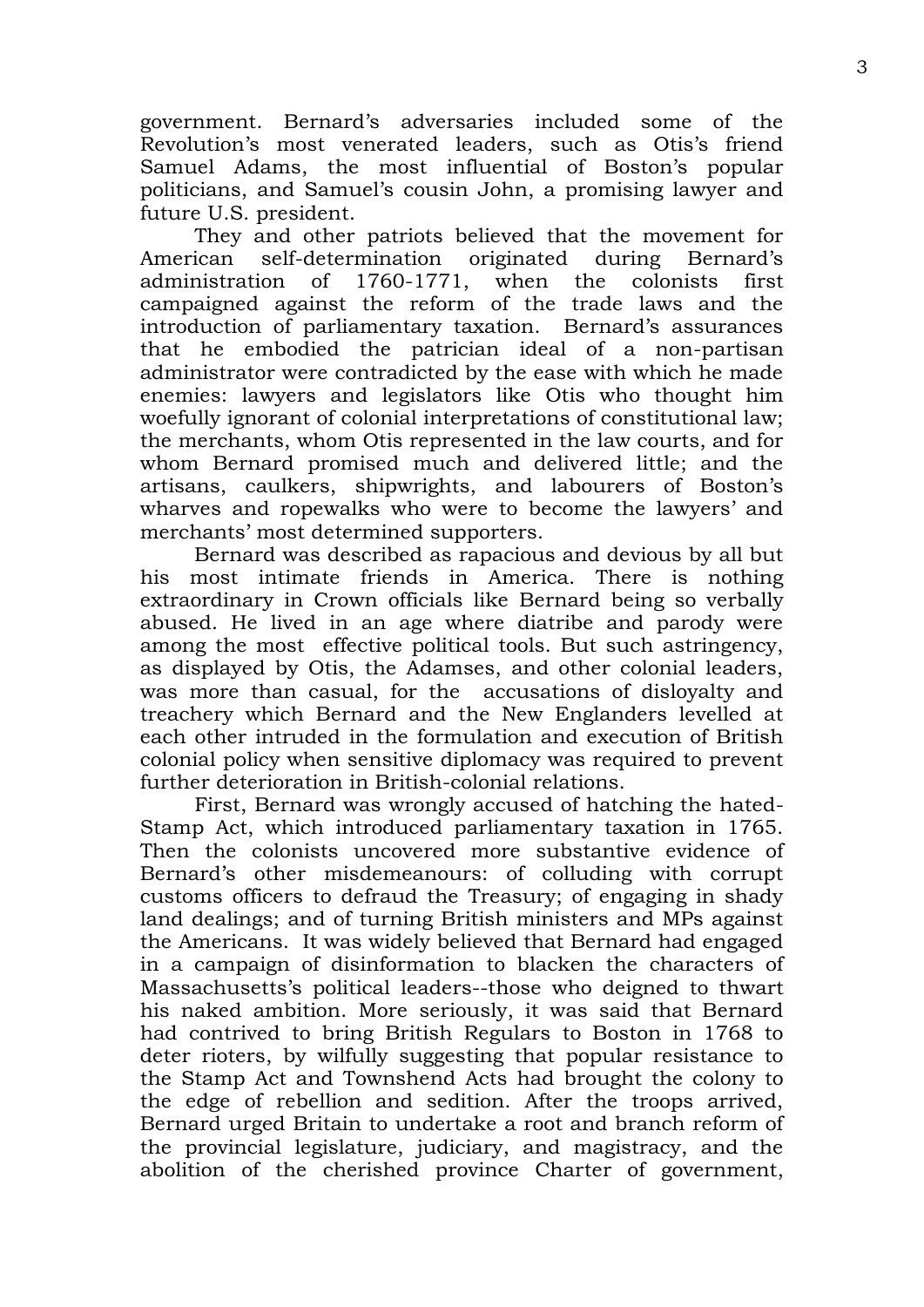granted in 1691. The publication of Bernard's correspondence with ministers in April 1769, in which such baleful topics were discussed, was the immediate cause of his public disgrace. It prompted a sensational attempt by the Massachusetts legislature to have Bernard dismissed from office, and impeached by the Privy Council.

While Bernard was exonerated, the bitter controversy highlighted the extent to which disputes over Bernard's administration were integral to wider disagreements between the colonists and Britain over policy. Most colonists had come to the conclusion that well-connected royal officials such as Bernard were prepared to sacrifice colonial liberties for the sake of their own self-interest. One citizen was so moved by the fervour surrounding Bernard's ignominious departure as to scratch in a window pane that this day "August 2d 1769/The infamas/Govener left/our town."<sup>2</sup>

Saddled with a hostile, intransigent governor like Bernard, it is no wonder the colonists saw themselves as victims of a British conspiracy. In this context, Bernard Bailyn's seminal study of revolutionary ideology resolved the paradox of why relatively stable, prosperous colonial elites came to articulate the revolutionary doctrines of being at liberty to make and unmake governments and to dissolve the bonds of allegiance with the Crown.<sup>3</sup>

Francis Bernard, then, is historically important for who he was, what he did, and what he represented. Bernard experienced notoriety in his own lifetime and his "infamy" is, as it were, a historiographical truism in interpretations of the origins the Revolution.

The process of demonising Bernard was taken forward by patriot historians in the late eighteenth-century and completed by George Bancroft and other nationalist scholars in the nineteenth century. While these historians denounced the incompetence and corruption of Bernard, they paradoxically, attributed to him a near mastery of *real politick*; the net effect was to reinforce Manichean images of George III's servants and their American opponents in most popular historical writing.<sup>4</sup>

Provincial politics during Bernard's administration have been thoroughly researched. However, the enduring notion that the Revolutionary War of 1775-1783 was fought to preserve American rights and liberties from British encroachments has inevitably simplified interpretations of the roles of Crown officials

<sup>2</sup>Museum artefact no.0170, MHS, and *Procs. MHS,* first series, 13 (1874-1875), 451. 3Bernard Bailyn, *The Ideological Origins of the American Revolution* (Harvard

University Press, Cambridge, Mass, 1967), vi, 22-23, 109, 121-123, 279.

<sup>4</sup>George Bancroft, *History of the United States of America,* 3: 505, 4: 8, 101-122, 162- 176.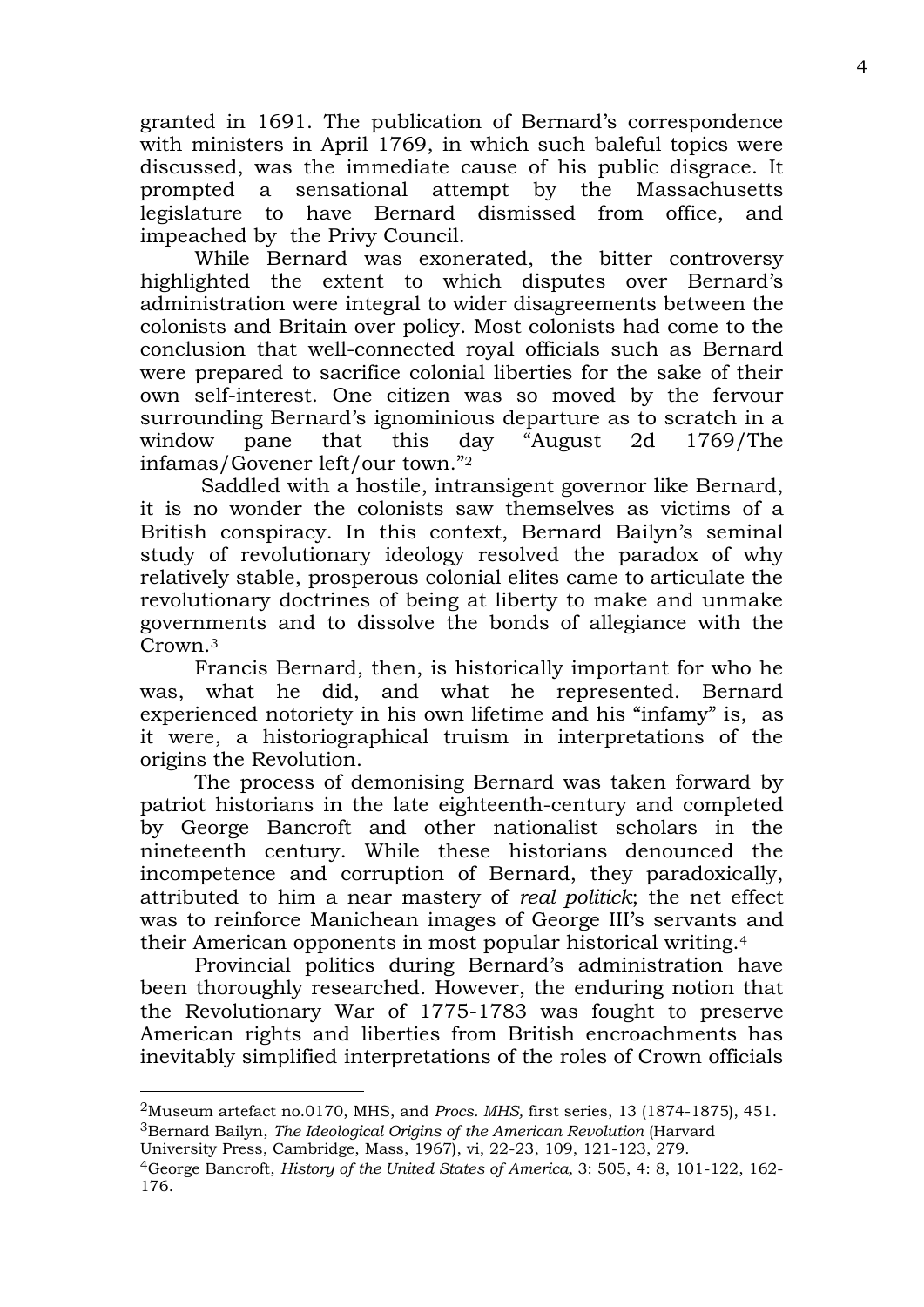such as Bernard. Most modern historians have, like their patriot and nationalist counterparts, held Bernard responsible for exacerbating disputes over colonial policy and government.<sup>5</sup>

Bernard has had his apologists--family members<sup>6</sup> and former loyal associates<sup> $7$ </sup> in the main--who sought reasons for his unpopularity in structuralist interpretations of colonial politics. In their view, Bernard's loyalty to the Crown was never negotiable: despite his dedication to office, the sheer unpopularity of British colonial policies and the strong, independent-minded ways of the Massachusetts assembly and towns rendered Bernard's position ultimately untenable.

Bernard's political role--his involvement in Massachusetts's internal affairs and his part in the formulation of British colonial policy--has never been fully addressed by historians. My research aims to answer a simple question---what were the political and ideological reasons for Bernard portraying otherwise sensible, law-abiding merchants, farmers, lawyers, and artisans as rebels?--and proceeds from the assumption that Bernard was more than a cog in the mechanism of government, but was, as the colonists maintained, an astute and calculating politician.

<sup>5</sup>The most detailed account of colonial politics during this period is Leslie J. Thomas, "Partisan Politics in Massachusetts During Governor Bernard's Administration, 1760-1770," Unpublished Ph.D. Dissertation, University of Wisconsin, 1960. See also Stephen E. Patterson, *Political Parties in Revolutionary Massachusetts* (University of Wisconsin Press, Madison, Wisc., 1973), 52-65; Pauline Maier, *From Resistance to Revolution: Colonial Radicals and the Development of American Opposition to Britain, 1765-1776* (Routledge & Kegan Paul, London, 1973), esp. 51-53, 73-74, 151-157, 198-227; Dirk Hoerder, *Crowd Action in Revolutionary Massachusetts* (Academic Press, London, 1977), 84-117; William Pencak, *War, Politics & Revolution in Provincial Massachusetts* (Northeastern University Press, Boston, 1981), 172-174, 185-206; Francis G. Walett, "The Massachusetts Council: The Transformation of a Conservative Institution," *WMQ,* 6 (1949), 605-627; Bernhard Knollenberg, *Origin of the American Revolution, 1759-1766* (rev.ed., Free press, New York, 1961), 184-186; Bailyn, *The Ordeal of Thomas Hutchinson,* 35-37, 57, 62-6, 72; John C. Miller, *Origins of the American Revolution* (ed. Stanford University Press, Stanford. Calif., 1959), 238-239, 263; Robert Middlekauf, *The Glorious Cause: The American Revolution, 1763-1789* (Oxford University Press, Oxford & New York, 1982), 85-88, 157-158, 162-163.

<sup>&</sup>lt;sup>6</sup>A biography of Bernard by his son Thomas and a family history by his great-grand daughter Elizabeth Napier Higgins had very limited circulations. Their "defence" of Bernard rested somewhat naively on quoting long extracts from Bernard's papers including documents once cited by the Whigs as evidence of his perfidy- with little analysis and interpretation; neither they nor the only modern (unpublished) biography by Jordan D. Fiore examined Bernard's political role in much depth. Thomas Bernard, *Life of Sir Francis Bernard* (privately printed, London, 1790) and Mrs Napier [Sophie Elizabeth] Higgins, *The Bernards of Abington and Nether Winchenden: A Family History* 4 vols. (Longmans, Green & Co., London 1903-1904); Jordan D. Fiore, "Francis Bernard, Colonial Governor", Unpublished Ph.D. Dissertation, Boston University, 1950

<sup>7</sup>Bernard Bailyn, *The Ordeal of Thomas Hutchinson* (Belknap Press of the University of Harvard Press, Cambridge, Mass., 1974); Carol Berkin, *Jonathan Sewall: Odyssey of an American Loyalist* (Columbia University Press, New York and London, 1974).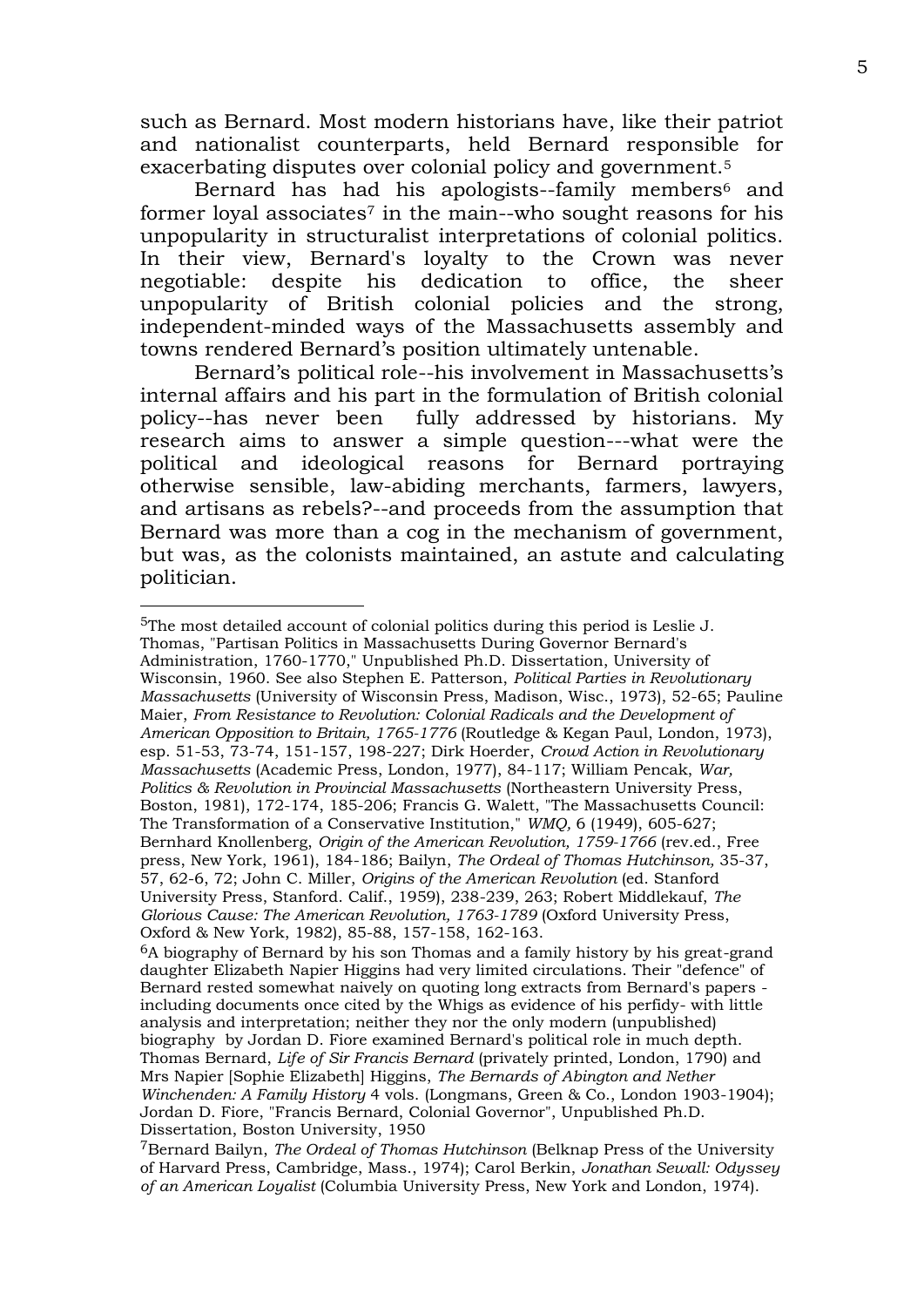In short, Bernard's alleged duplicity, self-aggrandisement, and transparent bouts of pique disguised an urgent quest to educate policy-makers in Whitehall and Parliament that royal government in Massachusetts was on the verge of collapse. To address this situation, Bernard argued that successive ministries required to cultivate, through the governor's office, the political support of a hitherto silent but substantial body of political opinion in the colonies--the so-called "friends of government"--men who were inimical to the radicals' position on imperial affairs, yet sceptical of the expediency and propriety of current British policies. A second, complementary issue concerned Bernard plans for the reform of the entire colonial system, which were intended to curb the political powers of the assemblies and towns, where resistance to parliamentary authority was considered strongest.

Bernard's failure to inspire the friends of government or fashion a pro-government coalition in Massachusetts had adverse consequences for British-colonial relations. It left the provincial administration politically isolated and ineffective. However, as Bernard's standing in Massachusetts deteriorated, his influence in London increased. The realisation that Bernard was facing a well organised protest movement prompted Britain to adopt a more hawkish colonial policy. On several occasions- in 1768, in 1770, and in 1774-- when officials and ministers were devising some means to deter resistance to British policies, Bernard's analyses of colonial affairs, and his numerous proposals for action, proved informative and instructive, though not inspirational.

**1.**

The principal biographical details of Francis Bernard's life are reasonably familiar to historians of the American Revolution. Bernard was the son of an Anglican rector, but both his natural parents died while he was still a child. He was raised largely by his mother's second husband, a scholarly cleric, and a maternal aunt. He was his educated at England's oldest public school, Westminster, before entering Christ Church College, Oxford. After training at the Inns of Court, he married into an aristocratic Presbyterian family. A lawyer by profession, Bernard left the town of Lincoln in the East Midlands in 1758, at age forty-six, to become governor of New Jersey; within eighteen months, he was promoted to the governorship of Massachusetts.

A portly man of medium height, Bernard was depicted by Copley at sixty years of age, full of face with ruddy cheeks and aquiline nose, dressed in the velvet coat of an English squire and a barrister's short periwig, without the regalia of office his daughter Julia thought lent him a more "dignified and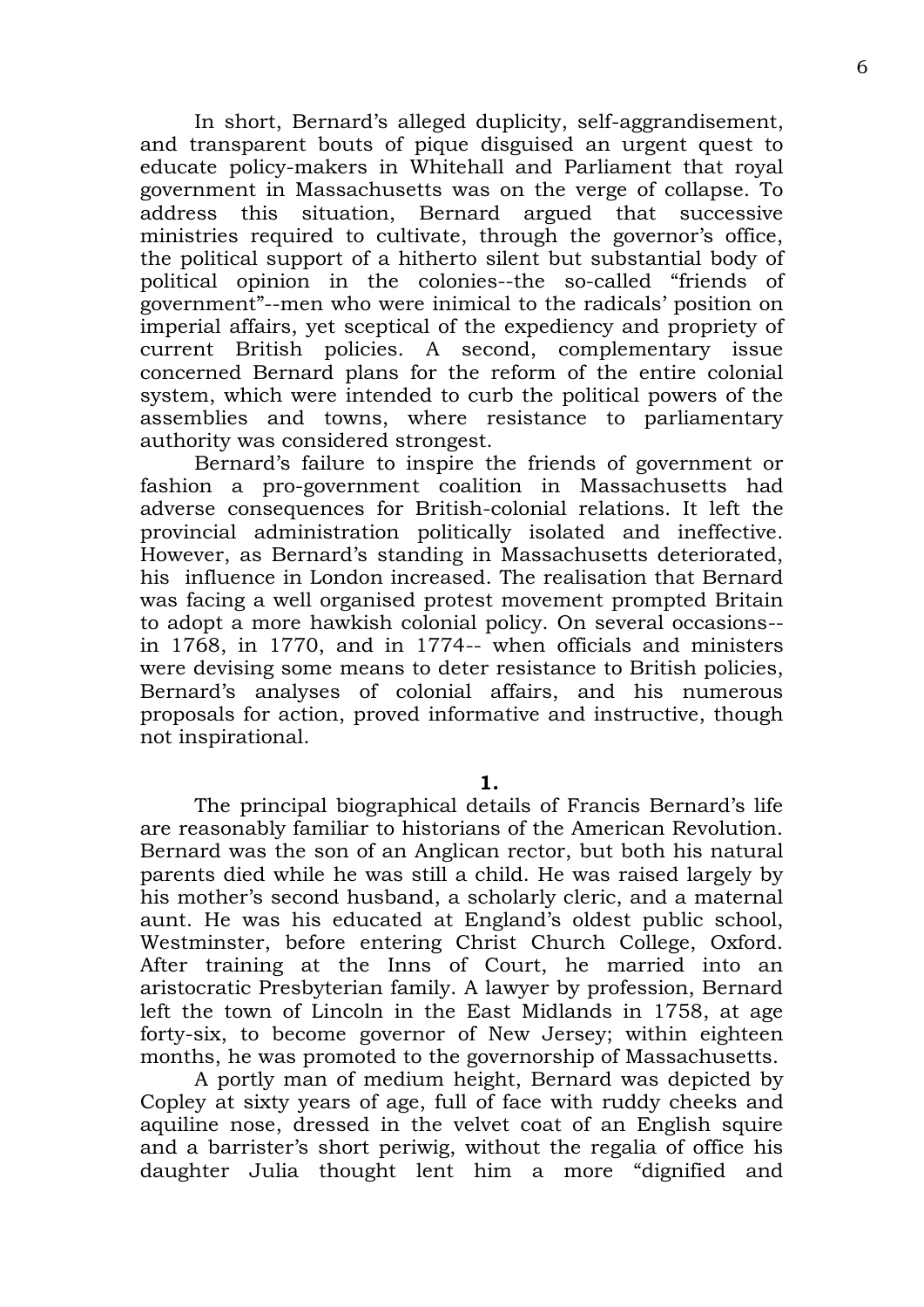distinguished . . . appearance and manner." Julia's father had enjoyed "robust health" in the colonies, and there is no trace in his visage of the stress induced by nine turbulent years as governor of Massachusetts; within two years Bernard suffered a stroke that effectively ended his involvement in public affairs and left him prone to epilepsy. The confident, prepossessing mien, which the colonists thought conceited, can also be seen in the earliest known portrait of Bernard, commissioned probably after he graduated from Oxford aged twenty-four or when he was called to the bar in  $1737.8$  He had good reason why, on the threshold of a legal career, he might appear self-satisfied and eager. For until he entered the law, Bernard's prospects had been uncertain.

Bernard was an intelligent, well-educated, earnest, selfassured man when he arrived in America. By all accounts, he was a devoted father to his ten children, and faithful husband to his delicate graceful wife Amelia. A patron of the Church of England and the liberal arts, he proved himself also an architectural draughtsman of some distinction--qualities which earned him some muted respect in the colonies.<sup>9</sup> Lieutenantgovernor Thomas Hutchinson thought Bernard an agreeable companion and a good story teller, but the governor was not a naturally gregarious man in America.<sup>10</sup>

For now, it is important to examine Bernard's English origins and consider the extent to which the formative experiences of the governor's life in England shaped his later responses to colonial Americans. According to nationalist interpretations of the Revolution, the antipathy which existed between Bernard and the New Englanders can be explained largely by basic cultural differences between the ruling British elite and Yankee farmers, merchants, and artisans they eventually fought on the battlefield. To Bancroft, for example, Bernard was an exponent of the *ancien regime*, who desired nothing less than the Anglicisation of colonial life.<sup>11</sup> Modern historians, however, have proffered another view of Bernard: that of an ambitious social climber and administrator, ill at ease

8Higgins, *The Bernards*, 1: 283; 2: 301. Two out of three portraits of Bernard are extant. The missing one, also by John Singleton Copley, Bernard donated to Harvard College Library after the fire of 1764, but it was mutilated by students in October 1768 in protest at the arrival of British troops in Boston. Bernard presented Copley's other piece to Chirst Church, Oxford, in 1772, when he was honoured with the degree of D.C.L. Albert Matthews, *The Portraits of Sir Francis Bernard* (The Club of Odd Volumes, Boston, 1922). *Procs. MHS*, second series, 4 (1887-1888), 61. 9See Thomas Bernard, *Life of Sir Francis Bernard* (privately printed, London, 1790) and Mrs Napier [Sophie Elizabeth] Higgins, *The Bernards of Abington and Nether Winchenden: A Family History* 4 vols. (Longmans, Green & Co., London 1903-1904). 10Bailyn, *The Ordeal of Thomas Hutchinson*, 17.

<sup>11</sup>George Bancroft, *History of the United States of America from the Discovery of the Continent* 6 vols (ed. London, 1876), 3: 347; 4: 163-164.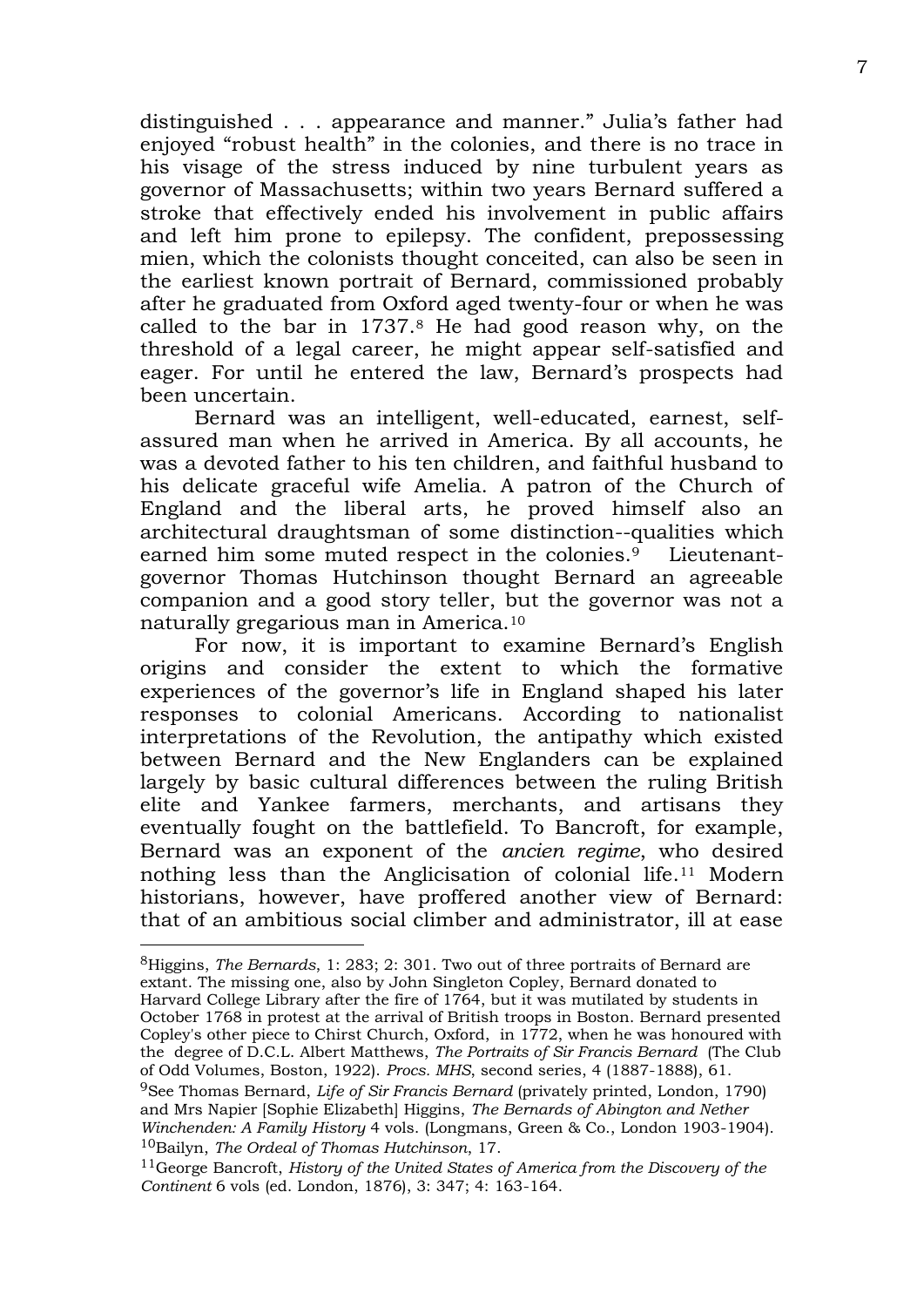with robust Calvinist Yankees, and interested only in his personal aggrandisement. Edmund and Helen Morgan, in one of the most perceptive studies of Bernard's administration, labelled the governor a "parvenu"--an egotistical snob--who knew not, or cared, why the Yankees disliked him so.<sup>12</sup> Bernard's only modern biographer, Jordan D. Fiore, concluded that Bernard was generally no better or worse than the corrupt "civil servants" who ran the British government and filled senior administrative posts in the colonies. Bernard's unwillingness to "modify his devotion to English manners, customs, and political ideals," Fiore argued, left him singularly unable to "appreciate the American point of view."<sup>13</sup>

Bernard was left an orphan at a young age and had no patrimony to speak of on reaching adulthood. But his aspirations of social mobility matched the stability of Georgian England, where opportunities for bright young lawyers such as he abounded. Bernard was singularly adept at exploiting patronclient relationships to win offices in the Church of England and local government before embarking on a new career in colonial administration.

Bernard's pursuit of offices, estates and fortune in England and America was unextraordinary for someone of his background who was dogged by financial insecurity. But his participation on the fringes of British colonial policy-making and parliamentary politics were assuredly earnest achievements. For many such talented professionals --"superior flunkeys" as Roy Porter calls them rather than "parvenus"--membership of the provincial and political elites was facilitated by economic dependency on the elite, sycophancy, and clientage. Bernard fully embraced these social conventions in his relationships with his social superiors, and in the colonies exuded attitudes which Porter has called an *arriviste* pride. <sup>14</sup> Bernard was the epitome of the "superior flunkey."

Second, Bernard's inflated sense of self-worth and superiority, which Americans found so irritating, was largely defined and shaped by the ideological cohesiveness of the gentry and aristocracy of the east Midlands. Several of his friends and

<sup>12</sup> Edmund S. Morgan and Helen Morgan, *The Stamp Act Crisis: Prologue to* 

*Revolution* (Collier Books, New York, 1963), 19-35. John W. Tyler, *Smugglers & Patriots: Boston Merchants and the Advent of the Revolution* (Northeastern University Press, Boston, 1986), 7; Hiller Zobel, *The Boston Massacre* (ed. Norton, New York, 1970), 6-7.

<sup>&</sup>lt;sup>13</sup>Fiore lapsed into romantic nationalism in contending that the political successes of the revolutionaries attests to their superior strength of character when measured alongside Bernard's deficiencies. Jordan D. Fiore, "Francis Bernard, Colonial Governor", Unpublished Ph.D. Dissertation, Boston University, 1950, vi, 452-453, 465.

<sup>14</sup>Porter, *English Society in the Eighteenth-Century,* 21, 64-66, 86.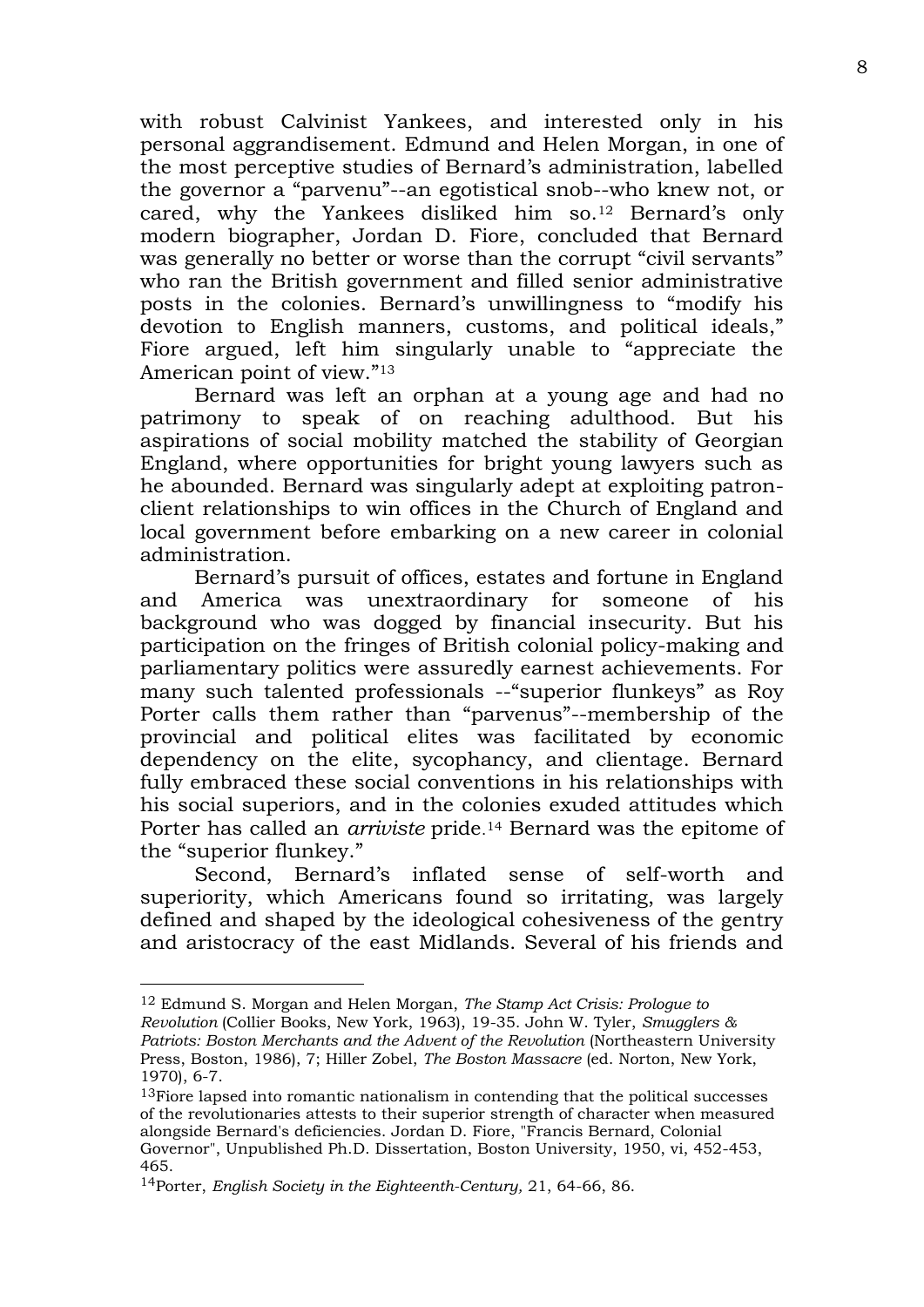patrons--the Monsons of Lincolnshire, his wife's cousin, Lord Barrington, and several friends on the Bench--were involved in government, some in formulating colonial policy. Thus at an early stage Bernard was encouraged to think that his pronouncements on colonial affairs might meet a receptive audience in Whitehall.

Third, Bernard's career was made by and coincided with the rise of the Whig ascendancy in British politics which withstood factionalism, rebellion, and civil disorder several times over in his lifetime. Though his parents had flirted with Jacobitism, Bernard was a conservative whig not a tory as his colonial critics alleged. He countered the spread of radical political ideas in the colonies with his own brand of conservative whiggism. Like all beleaguered conservatives, he defended that which he knew best, proscribing as rebels all those who might dare challenge the very institutions which were the font of the liberties and "rights of Englishmen" that Americans held so dear.

Bernard's appreciation of his own English identity and place in the hierarchical eighteenth century world were indeed principal reasons for his unpopularity with the colonists. He could never understand why Americans railed so much against a system of patronage which was the bedrock of British government and politics.

As his American critics rightly claimed, Bernard's appointment as a colonial governor was consistent with the exclusive nature of British government, where power in the centre rested with a largely aristocratic elite and the mundane functions of public administration at home and in the colonies were carried out by men of lesser social standing, such as Bernard, who had only half-formed notions of acting as "disinterested." civil servants.<sup>15</sup>

<sup>15</sup>Appointments to minor and major offices were made for a variety of reasons, but it would erroneous to think of these men as being public servants in a modern sense (as Fiore thought of Bernard). Many were "king's friends"--political appointees- whose loyalty to George II or George III was more significant than their willingness or ability to carry out the job for whch they were selected. "Professionalisation" was most prevalent in central government departments such as in the Admiralty, the Customs Board, and the Plantation Office. Bernard's friend, John Pownall, is perhaps the best example of a professional clerk who rose to become Undersecretary of State for the American Department, in 1768. His career transcended party politics, even though government departments were considered to be within the patronage "domain" of the secretaries of state, and he exerted considerable influence on policy-making during the 1760s and 1770s. On the other hand, the fortunes and careers of men tied to politicians, like Thomas Whately, acleint of George Grenville, rose and fell in tandem with those of their masters. Neither Pownall nor Whately can be considered "king's friends" since the origin of their appointments and career advancement owed nothing directly to the king's patronage. Franklin B. Wickwiree, "King's Friends, Civil Servants, or Politicians," 18-42; Franklin B. Wickwire, "John Pownall and British Colonial Policy," *WMQ,* 20 (1963): 543-554.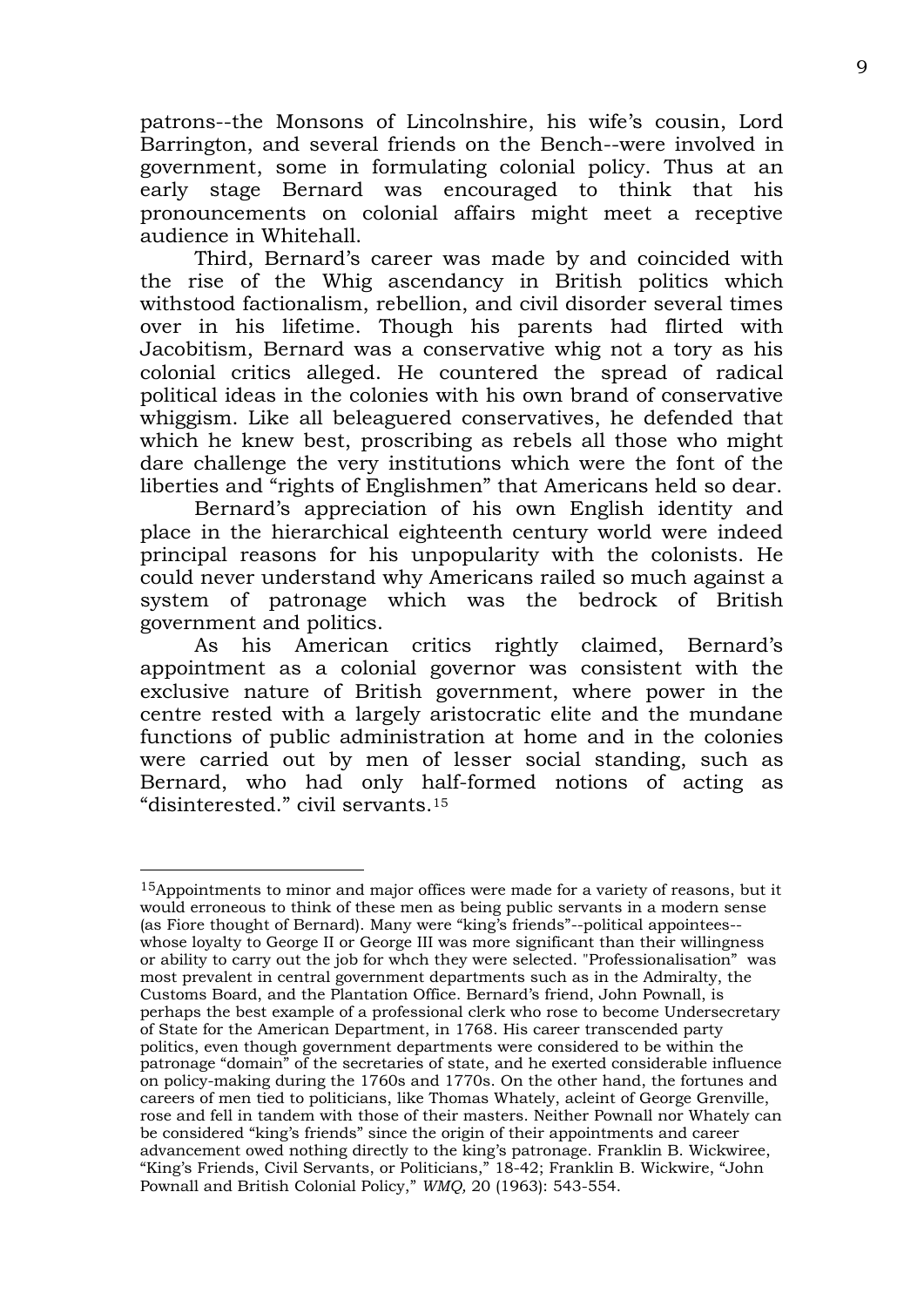It took another ambitious lawyer, James Otis Jr., to explain clearly why Bernard's cultural baggage antagonised Americans so. Bernard, screeched Otis, was an *"Oxonian,* a *bigot,* a *plantation governor."* Following in the traditions of tory Oxford, Bernard's "favourite plans," were "filling his own pockets at all hazards, pushing the prerogative of the crown beyond all bounds, and propagating high church [of England] principles among good peaceable Christians."<sup>16</sup> On another occasion- during one of the most intense and turbulent town meetings in Boston's colonial history-- Otis purportedly delivered a wonderfully sarcastic piece on the British elite and their "superior flunkeys" like Bernard.

Pray what are those Men? -They have Titles 'tis true, They are rais'd above those whom they are pleas'd to stile the Vulgar - they have Badges to distinguish themselves- the unthinking Multitudes are taught to reverence them as little Deities -for what?-not their Virtues sure.- this cannot be the case -it is notoriously known there are no set of People under the Canopy of Heaven more venal, more corrupt and debauch'd in their Principles - Is it then for their Superiour [sic] learning? no, by no means -Tis true they are sent to the Universities of Oxford and Cambridge -and pray what do the Learn there? -why- nothing at all but Whoring, Smoaking and Drinking - a Pious setting out truly - Seven or Eight Years spent to a fine Purpose indeed . . . .what are those mighty Men that affect to give Laws to the Colonies? --a parcel of Button-makers, Pan-makers, House Jockeys, Gamesters, Pensioners, Pimps and Whore Masters.<sup>17</sup>

Undeniably, Bernard's English origins--his ambitious streak, his education, his religious denomination, and his career in public administration--represented everything which Otis came despise in the British imperial elite. When Bernard warmly defended the royal prerogative and the legitimacy of a loyal opposition, Americans chose to ignore the second and condemn the first; so too when he stressed the centrality of the Church of England in the life of his native land and revelled in Britain's growing imperial power. In these respects, Americans suspected Bernard's political thinking reflected a tory renaissance in England. Bernard may have been a conservative whig but to

<sup>16</sup> Otis to Jasper Mauduit, October 28, 1762, in Worthington C. Ford, "Jasper Mauduit Agent in London, 1762-1765," *Coll. MHS,* 74 (Boston, 1918), 77-78;

<sup>&</sup>lt;sup>17</sup> Minutes of the Town Meeting of Boston, New England, September 12, 1768, New England Papers, II, f.81, Sparks MSS 10.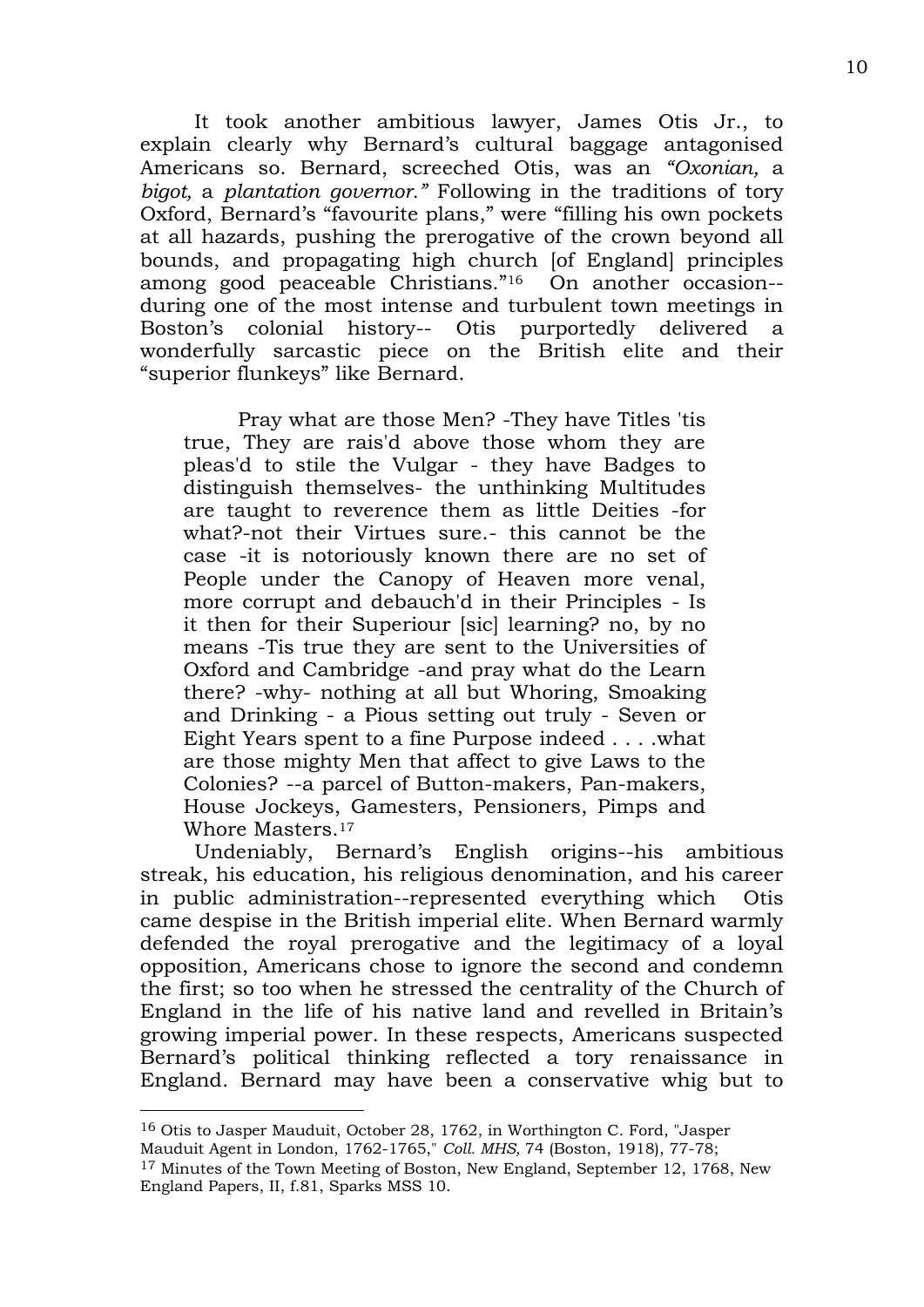New Englanders, raised in the Puritan traditions of consensual, participatory government, his energetic confrontational defence of the supremacy of the imperial Parliament marked him out as an inflexible tory. Bernard, though, was by no means immune to New World influences and was actually more careful in advocating the prescriptive tenets of whig ideology and British imperialism than the vociferous criticism he attracted might suggest.

### **2.**

 $\overline{a}$ 

Bernard's brief tenure as governor of New Jersey is historically important for its short-lived success in resolving the competing demands of imperial policy-makers in London and vested interests in the province over the colony's contribution to the prosecution of the French and Indian War.18 The decline in Bernard's fortunes when he left New Jersey tends to oversimplify his achievements there. Bernard was a novice in colonial administration and his years in New Jersey were a tough apprenticeship, Bernard won respect because of his pragmatism in adapting quickly to the pluralist nature of New Jersey politics, and for attending to the concerns of the elite. His administration is noteworthy for the absence of fractious politics because circumstances dictated that he address issues common to all ethnocultural groups--English Quakers and Anglicans, Scots Presbyterians, and Dutch Calvinists,--and also because he was able to worked together with dominant ethnocultural groups on the most important issues.

Like other governors, much of Bernard's time was taken up with the difficult problem of persuading the New Jersey assembly to part with resources needed to keep Britain's war effort afloat. Bernard's first major success was to assist in negotiating a peace treaty with the Delaware Indians and other disaffected tribes. The respite in hostilities along the frontier of colonial settlements allowed the New Jersey assembly to continue to provide considerable financial and military aid to the

18 The most detailed studies are Fiore, "Francis Bernard, Colonial Governor,"27-63, 454-458 and Donald L. Kemmerer, *Path to Freedom: The Struggle for Self-*

*Government in Colonial New Jersey, 1703-1776* (John E Edwards, Cos Cob, Conn., 1968), ch.14 "Francis Bernard, Model Governor,. . ." 256-266. See also Aeilt E.

Sents, "Francis Bernard and Imperial econstruction", Unpublished Ph.D.

Dissertation, University of Missouri, Columbia, 1973, 32-42; John E. Pomfret, *Colonial New Jersey, A History* (Charles Scribner's Sons, New York, 1973), 174-175; Paul A. Stillhorn and Michael J. Birkner, eds., *The Governors of New Jersey 1664- 1974: Biographical Essays* (The New Jersey Historical Commission, c. 1982), 63-65; Burns, *Controversies Between Royal Governors and their Assemblies in the North American Colonies,* 409; Purvis, *Proprietors, Patronage, and Paper Money,*170.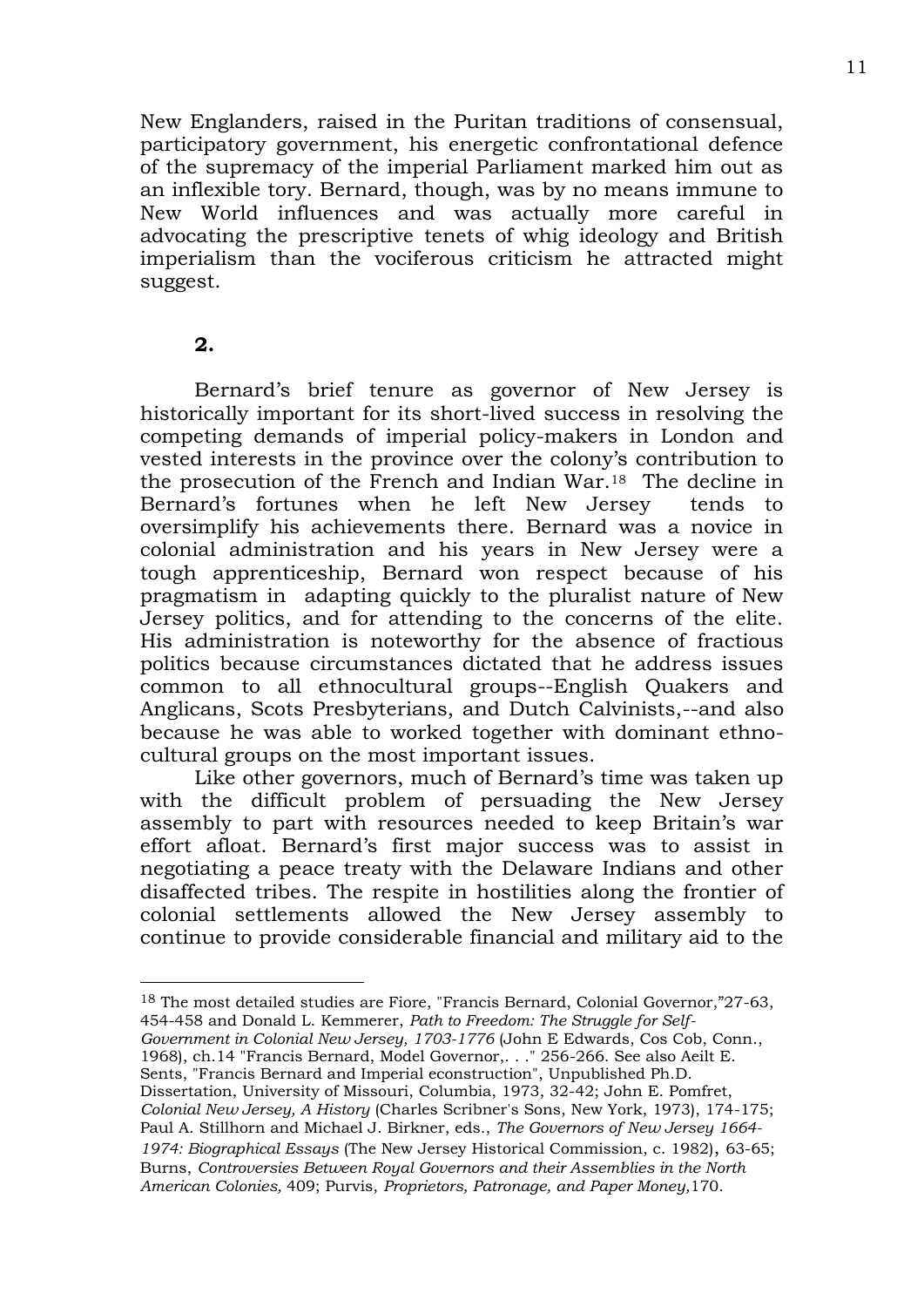Crown. Bernard's second test, the matter of preventing the assembly funding regiments with currency was more politically sensitive, but he engineered a short-term compromise acceptable to both Britain and New Jersey, whereby the ministry modified its currency policy and the assembly agreed to issue bills of credit under specific restraints. The New Jersey legislature considered Bernard as an accomplished advocate of provincial interests, whereas in Massachusetts, he was to be accused of mismanagement and corruption.

# **3.**

New Jersey had been a sobering experience in the politics of colonial administration. The governance of empire, Bernard trusted, would not prove so taxing in Massachusetts. Bernard's path of good intentions was signposted with a conviction to remain above internal disputes, to avoid the hazard of interfering too much in the business of the legislature, and to promote colonial interests generally. As he strove to realise these objectives, Bernard preferred to appeal to the colonists' sense of imperial identity and their loyalty to the king than to engage in covert political management. "Party is no more," Bernard announced, "it is resolved into Loyalty. Whig and Tory, Court and Country are swallowed up in the Name of *Briton*; a Name which has received an additional honour by his majesty's [George III] public assumption of it."<sup>19</sup> Bernard's design to establish a "broad bottom" administration reflected his own understanding of the reason why the Duke Newcastle had enjoyed such a long administration in England. Bernard, like the duke, regarded the liberal disbursement of patronage posts as one sure means of building up a loyal core of support and of institutionalising dissent from other quarters.

The efficacy of such an approach was undermined when the colonists began to divide over several contentious issues concerning the application of imperial authority in Massachusetts's polity. Opposition to Bernard was led by the popular party in Boston, based on the town's "caucuses" and merchants' committees. Merchants, traders, professionals, and artisans were alarmed by the concentration of power in the hands of the Hutchinson-Oliver clique. In the legislature too, political divisions increasingly reflected antagonistic positions on British colonial policy between the governor's so-called "court" faction and the "popular" or "country" party led by the Otis family. As Marc Egnal has shown, the French and Indian War

<sup>19</sup>*Boston Newsletter* June 4, 1761.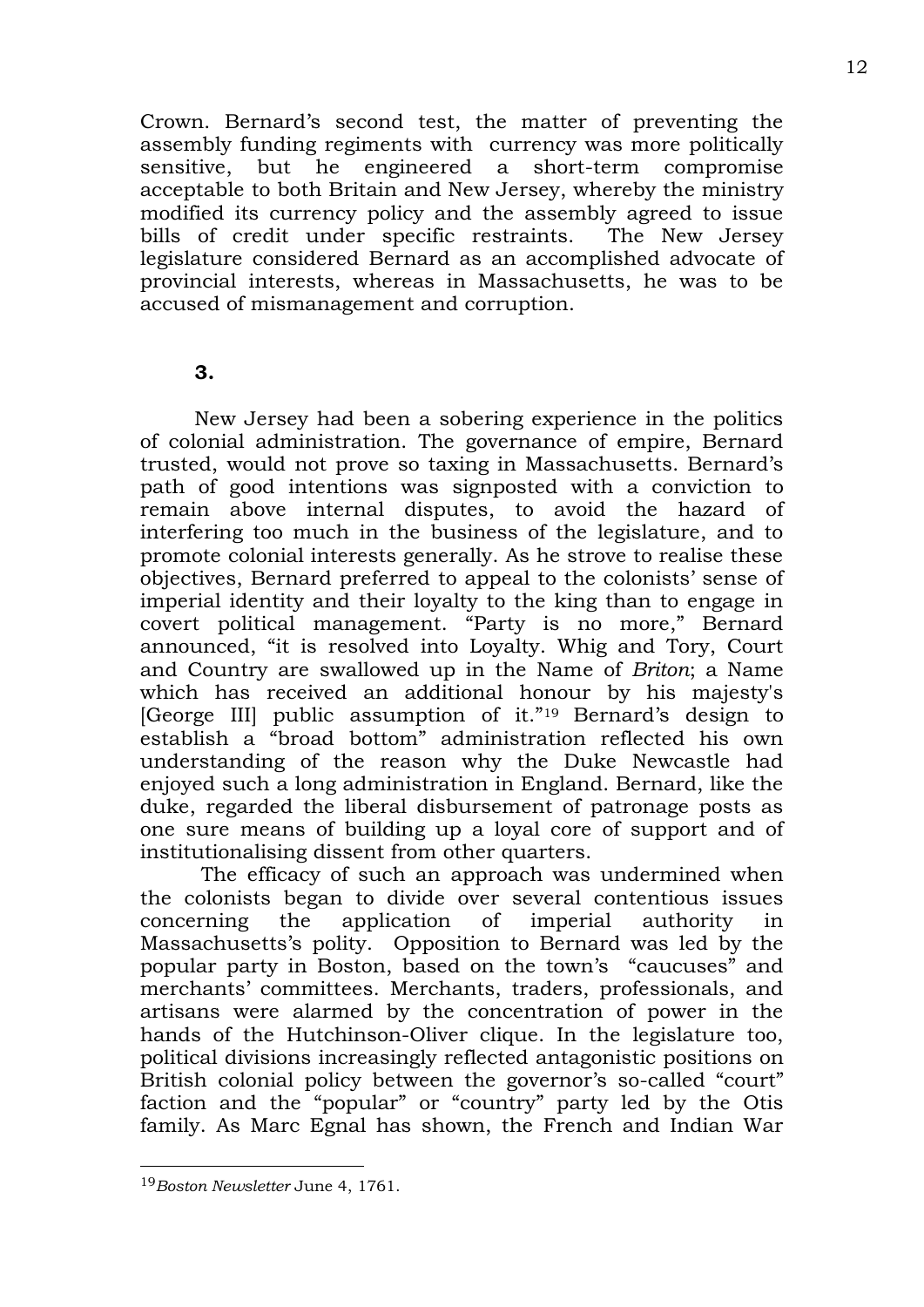changed the terms of political debate by focusing attention on the possibilities--and the obstacles in its path--for American commercial expansion.<sup>20</sup>

Massachusetts' governors had few legitimate political tools at their disposal to enforce the royal will on a recalcitrant assembly or council. In short, as Bernard quickly realised, the political weakness of royal governors was a consequence of the growth in power of the assemblies and the provincial elites. Governors would normally expect to work with rather than against established local networks of elite office-holders in the Massachusetts towns, but the weakening of deference tended to circumscribe the effectiveness of these networks. Traditional notions of deference to an entrenched elite, which acted as a counter-weight to grass roots involvement in provincial and municipal affairs, were being diluted by increasing popular participation in politics. Of particular concern to royal officials in Massachusetts was, by English standards, the comparatively wide franchise in provincial and local elections.<sup>21</sup> The distribution and locus of political power in colonial America, therefore, could not sustain any notion of a monarchical, sociopolitical hierarchy on English Walpolean models, however much Bernard or any other Briton might yearn for such.<sup>22</sup> Moreover, Bernard became apprehensive that partisanship and the onset of popular protests against British colonial policies were bringing about a redistribution of political power in the towns and in the assembly.

### **4.**

 $\overline{a}$ 

The dispute over the enforcement of the trade laws and the introduction of a stamp duty was the first of several issues which Bernard suggested Britain might treat as pretexts to reorganise the empire and resolve at least some of Americans'

 $^{21}$ For a discussion of these themes see Richard R Beeman, "Deference, Republicanism, and the Emergence of Popular Politics in Eighteenth-Century America," *WMQ,* 49 (1992): 403-430; Bushman, *King and People*, 80-81; Ellis Ames, "The Provincial Charter of Massachusetts," *Procs. MHS*, first series, 10 (1867-1869), 370-375.; Edward M. Cook Jr. In *Fathers of the Towns: Leadership Structure in Eighteenth-Century New England* (Johns Hopkins University Press, Baltimore and .London, 1976), 10-37, 80-84.

<sup>20</sup>Marc Egnal identifies two elite groups of opinion, discernible by their discursive thoughts on the future prospects of America within the British empire: the "expansionists," mainly "country" leaders like the Otises, who expressed a "fervent belief in America's potential for greatness,"--many of whom became patriots when war broke out---and "nonexpansionists", including court men and future loyalists like Hutchinson, "affluent citizens . . .with little faith in America's ability to assert itself in a world of antagonistic concerns," without the economic and military protection afforded by the British empire. Egnal, *A Mighty Empire,* 6-7.

<sup>22</sup>See Bushman, *King and People*, 76-85.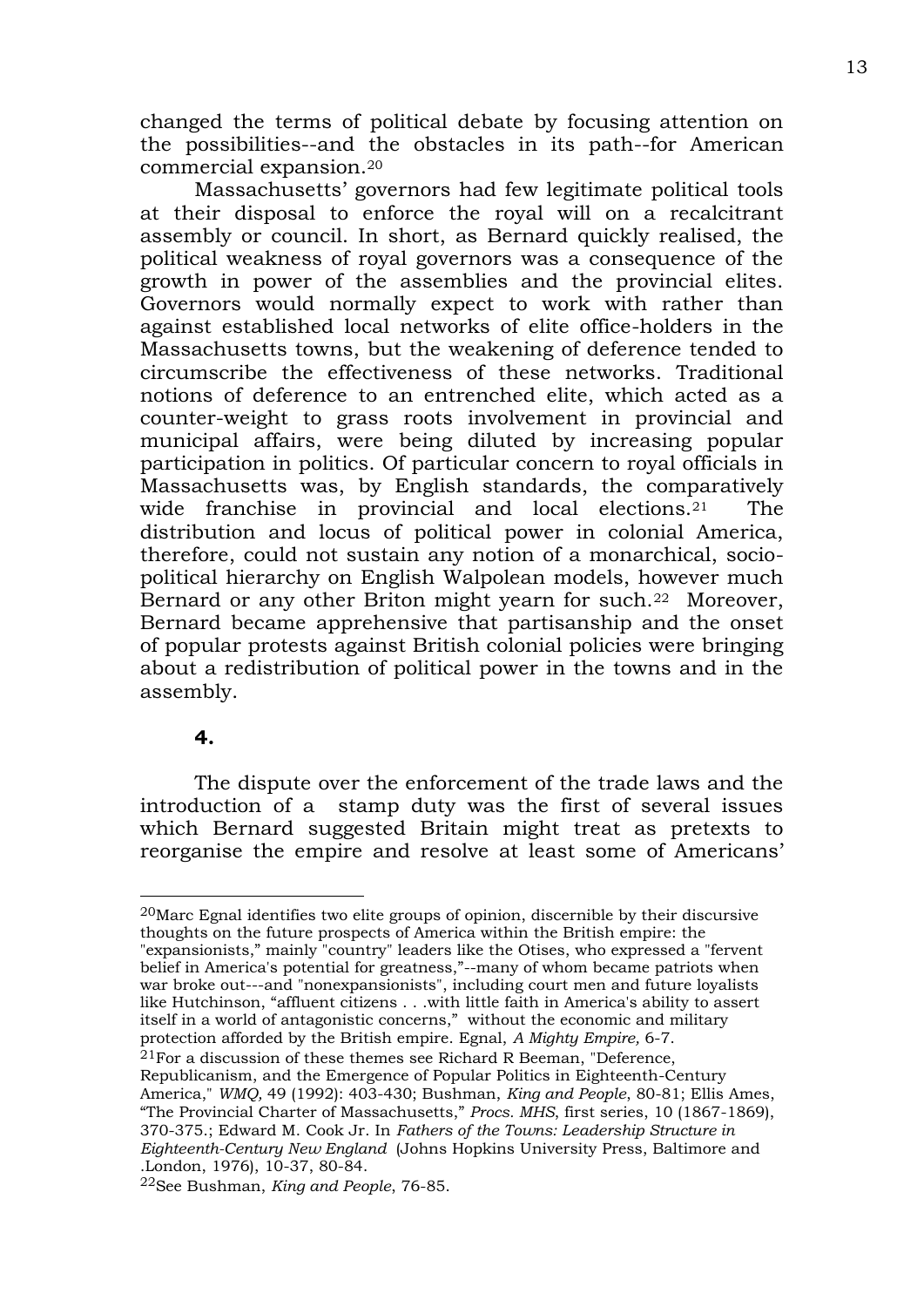grievances. For Bernard and other advocates of colonial reform, the end of the French Wars was an opportune moment for Britain to have begun the reconstruction of colonial administration. The Seven Years War, as Richard Middleton has shown, did not make imperial administration any more effective in overcoming the basic limitations of geography and poor lines of communication.<sup>23</sup> (More often than not, non-controversial matters would lie in abeyance for several months with one or other of the agencies involved in colonial policy-making.24) In general, the stimulus for administrative reform in the early 1760s derived largely from the widely recognised need to improve the efficiency of royal government, maintain imperial security, and raise some revenue.. Long before either Bernard or the colonists knew for certain that a stamp tax was to be enforced by parliament, Bernard advocated that the British government take pre-emptive action to assuage American concerns over taxation. <sup>25</sup> Bernard's interim solution was that provincial assemblies should determine their own taxes for internal government and American representation in parliament be established.<sup>26</sup> The rest of Bernard's proposals were more controversial, intended as they were to undermine the political power of the colonial assemblies that trammelled royal government.

Lords Barrington, Halifax, and Hillsborough were certainly attracted to Bernard's plans, but more from curiosity than enthusiasm for radical reform. They were probably annoyed by his criticism of the molasses duty, but listened attentively nonetheless. Arguably, the advice of customs officials Benjamin Hallowell and John Temple, and subministers like Thomas Whately, was more important in convincing Grenville to ignore colonial opposition to the prospective stamp tax.27 The Rockingham ministry, which took office in June 1765, had no incentive to reconstruct colonial administration when it was preoccupied with American resistance to the stamp tax.<sup>28</sup> Only when, two years after the repeal of the Stamp Act, American resistance to parliamentary authority showed little sign of abating, did Hillsborough set out to convince the Grafton-

<sup>23</sup>Middleton, *Bells of Victory,* 215.

<sup>24</sup>Alison G. Olson, *Anglo-American Politics, 1660-1775: The Relationship between Parties in England and Colonial America,* 161.

<sup>25</sup>For example see Sents, "Bernard and Imperial Reconstruction," 73, 75, 88-89. 26Bernard, *Life of Bernard*, 44-48.

<sup>27</sup>Bullion, *A Great and Necessary Measure*, 180, 205; Morgan and Morgan, *Stamp Act Crisis*, 79-80. 84.

<sup>28</sup>Barrow, *Trade and Empire,* 88-89; Bushman, *King and People*, 151-152; Mullet, "English Imperial Thinking, 1764-1783," 548-579; Andrews, *Colonial Period of American History,* 4: 267-268; 394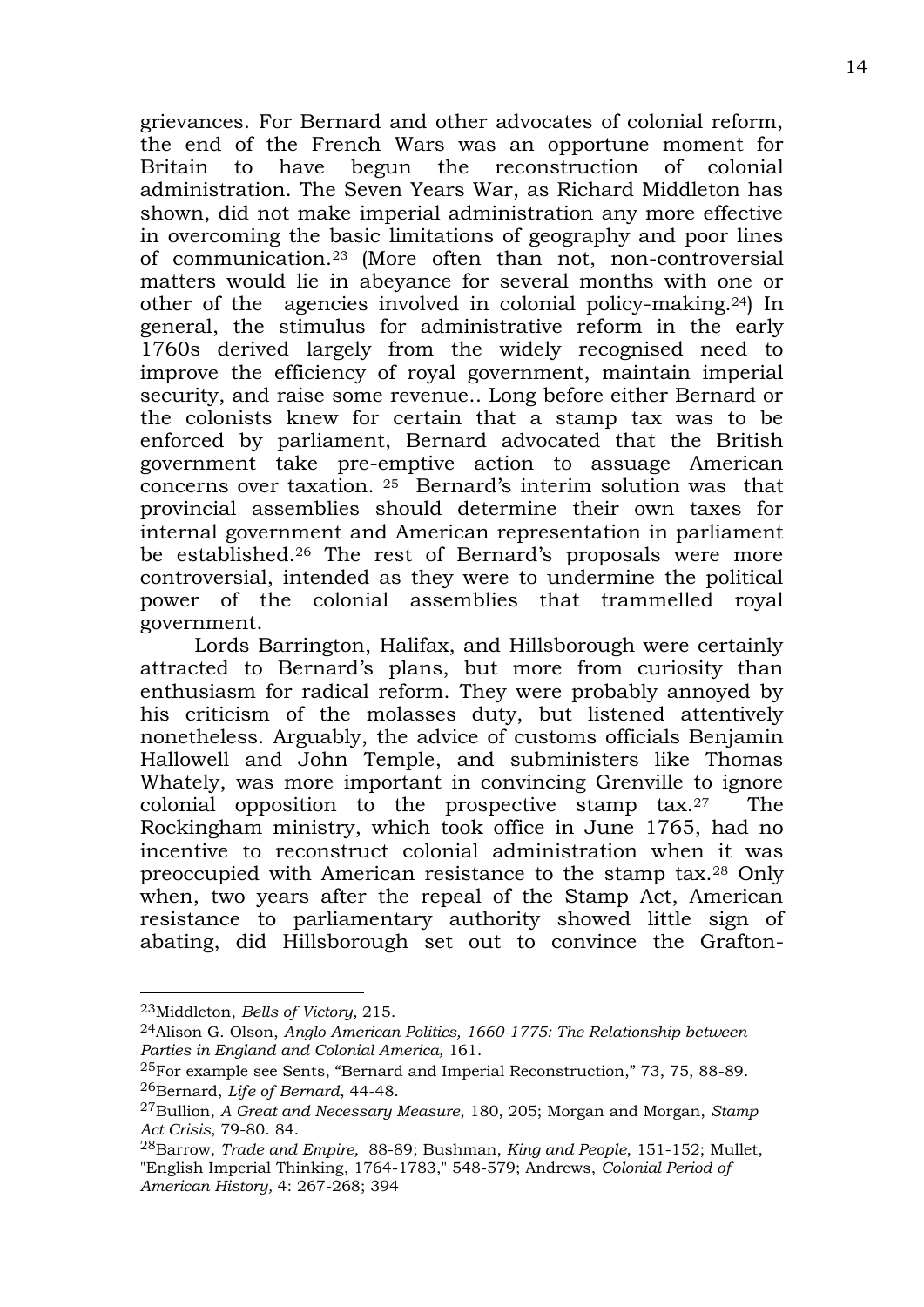Chatham ministry that there was considerable worth in some of Bernard's more controversial ideas.

Despite his protestations that he had had nothing to do with the introduction of the Stamp tax, Bernard was unable to show the colonists that he had done much to prevent its passage through Parliament, though did deliver some forcible arguments against the Revenue Act. Indeed while several key figures in the Massachusetts government, including Bernard, criticised the Stamp Act they did so largely after the Stamp Act Riots had precipitated a crisis of governmental authority; only lieutenantgovernor Hutchinson had actively campaigned against its introduction. Bernard's instinctive caution was in striking contrast to the energetic leadership provided by Stephen Hopkins, governor of neighbouring Rhode Island and the author of influential pamphlet *The Rights of the Colonies Examined.*<sup>29</sup>

The second major political realignment of Bernard's administration began in 1764 and 1765 as popular reaction to parliamentary taxation and trade regulation gathered pace. The people and politicians of Massachusetts began to use terms such as "popular party" and "friends of government" or "whig" and "tory" and to distinguish a new set of viewpoints, defined by reactions to the Grenvillian programme, in the towns and the General Court, in preference to labels like "court" and "country."

If Bernard thought Otis an enigma, he regarded the radical whig Samuel Adams as an out-and-out revolutionary, but held them both equally to blame for poisoning the minds of other colonists. Bernard's interpretation of the Stamp Act Crisis was based on the assumption that the colonial protest movement had been engineered by an industrious minority of extremists. These demagogues, in setting out to persuade decision-makers in London to overturn Grenville's reforms, had undermined the governor's position as a mediator, and, in resorting to crowd action, had raised the spectre of social levelling. It was a short step for Bernard to suggest that the monster of "mobocracy" could not easily be laid to rest by the lawyers, merchants, and artisans who had raised it.

Fear of social conflict and civil disorder was a pervasive theme in Bernard's political thinking and strategy after the Stamp Act riots. Some historians have suggested that this was Bernard's most serious political error, for in portraying middleclass colonists, who embraced libertarian whig ideas, as classconscious revolutionaries, he misinterpreted and misrepresented the social and ideological bases of the protest movement.<sup>30</sup> However, there was an element of class consciousness among

<sup>29</sup>On Hopkins see Morgans, *Stamp Act Crisis*, 55.

<sup>30</sup>Thomas, "Partisan Politics," 1: 263.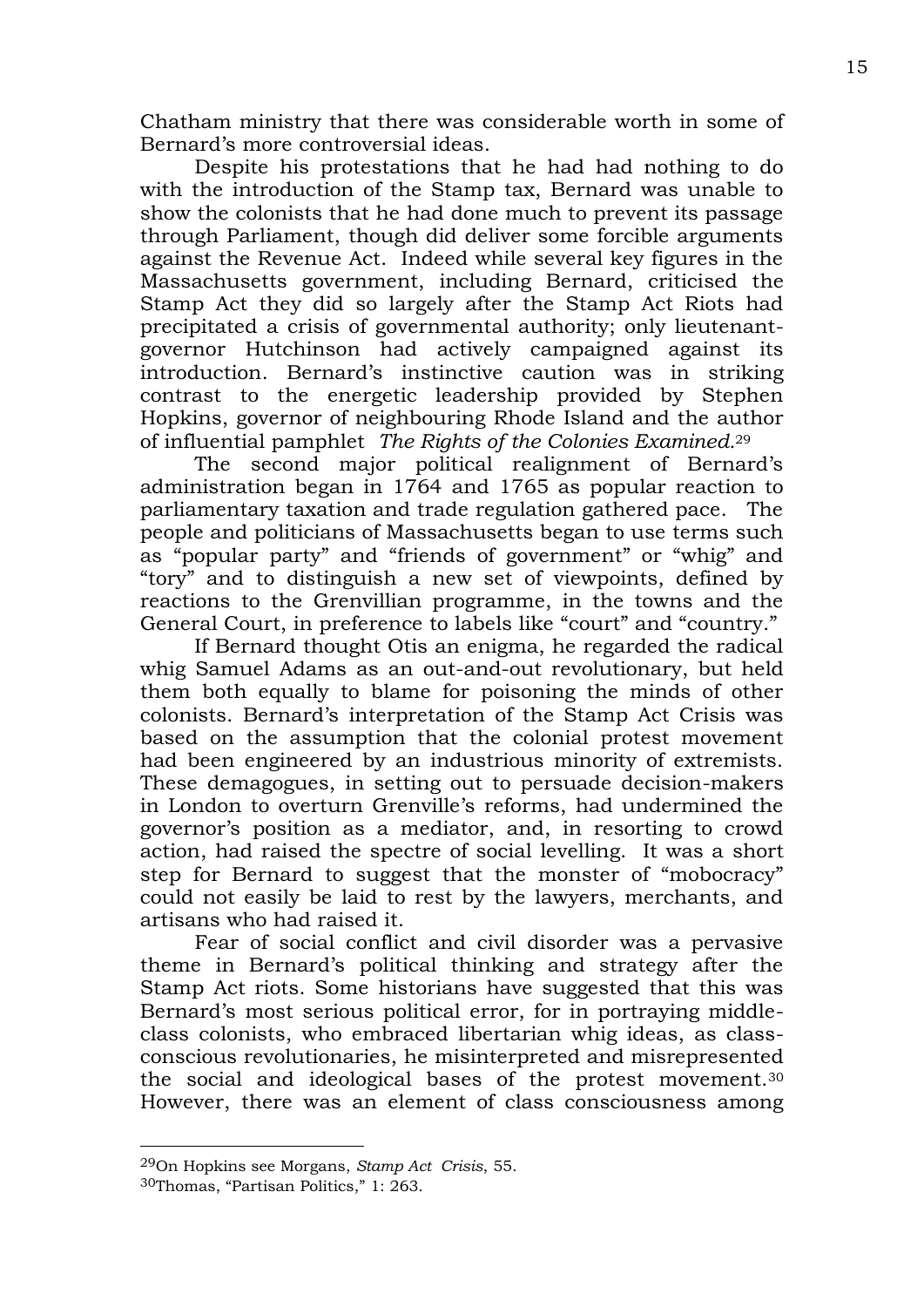Boston's lower orders, who were certainly politicised by the Stamp Act Crisis, which was harnessed by the whig leadership in the coming years.<sup>31</sup>

When Francis Bernard chose to employ the imagery of social conflict and civil war, he aimed to exploit perceptions rather more than actualities. The gross unpopularity of the Stamp Act precluded any attempt by Bernard to seek support for British policies *per se*; instead, Bernard focused the colonists' attention on the nascent ideological divisions created by the crisis of governmental authority. Bernard resorted to making what he called "argumentative speeches" on imperial affairs, reducing the complexities of political and theoretical arguments to a simple choice of principles, a kind of ideological blackmail where the colonists' response was measurable on a sliding scale between loyalty and disloyalty to the Crown and parliament. How, he argued, could the colonists' genuine concerns over taxation and commerce be reconciled with violent resistance to an act of parliament and the destruction of private property? Bernard warned of dire social consequences arising from direct crowd action and of British retribution if the assembly were to persist with contentious declarations of colonial legislative rights; it was a nightmarish chimera of war, chaos, and social levelling.

Bernard's "argumentative speeches" were designed largely for the friends of government and the moderate whigs, whose political support he deemed vital in order to maintain royal government. The province may not have been on the verge of anarchy, as Bernard asserted, but many colonists were clearly apprehensive about the prospect of ever changing ministers' views on taxation after the Stamp Act riots of August 1765. Bernard's subsequent refusal to support the General Court in nullifying the act created deep ideological divisions among the provincial elite.

The friends of government were the embodiment of antirevolutionary opinion in Massachusetts. First, they came to challenge the Whigs' interpretations of American constitutional rights - particularly the restrictions that the radicals placed on the scope of parliamentary authority in the colonies. The friends

<sup>31</sup>Edward Countryman, *The American Revolution* (Penguin, London, 1985), 94, 104; James A. Henretta and Gregory H. Nobles, *Evolution and Revolution: American* 

*Society, 1600-1820* (DC Heath & Co., Lexington & Toronto, 1987), 131; Nash, *The Urban Crucible*, 294-297 and "Social Change and the Growth of Pre-Revolutionary Urban Radicalism," 3-36; Hoerder, *Crowd Action in Revolutionary Massachusetts,* passim.; Tyler, *Smugglers & Patriots*, 242-251; Maier, *From Resistance to Revolution,* 297-312; Walter H. Conser Jr., "The Stamp Act Resistance", in *Resistance, Politics, and the American Struggle for Independence, 1765-1775* (Lynne Rienner Publishers, Boulder, Colo., 1986) edited by Walter H. Conser Jr, Ronald M. McCarthy and D.J. Toscano, 22-88; Jensen, *The Founding of a Nation,* 134-135, 144-145.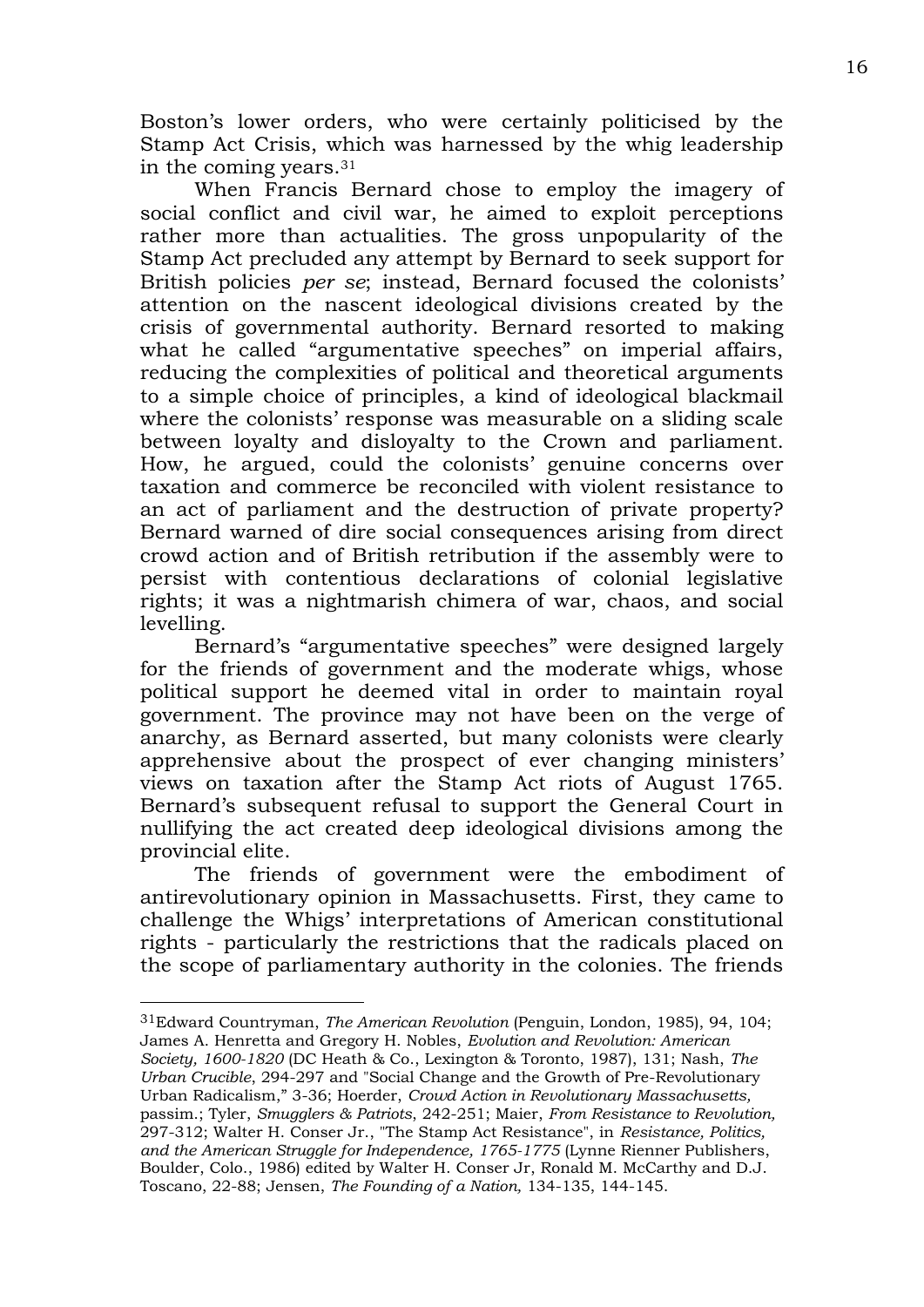of government, like the whigs, professed a faith in the constitutional arrangements settled by the Glorious Revolution of 1688-1689 and the Massachusetts Charter. They also admitted that the colonists had grievances over taxation, but they could see no conspiracy afoot to undermine their liberties. While both the friends of government and the whigs were committed to upholding the legitimacy of parliamentary opposition, the friends of government publicly voiced concern that resistance to acts of Parliament presaged an "internal revolution" in the colony.

Second, the friends of government rejected outright the political strategy employed by the whigs to defeat British policies - a strategy based on campaigning through both conventional constitutional methods and extralegal protests. The preferred method of safeguarding fundamental liberties was for the colonists to endure hardship temporarily, whilst the assembly and governor negotiated with the British government for relief.

#### **5.**

 $\overline{a}$ 

However, as Bernard found out, the friends of government could not be relied upon. Both friends of government and moderate whigs in the Council and House of Representatives combined to defeat Bernard's law-and-order initiatives, among which was the proposal to ask Britain to send a regiment or two of regular troops to Boston. Analysis of the largely negative responses of the friends of government to Bernard's efforts to build up a conservative-moderate coalition helps to illustrate the basic shift in political power in the mid-1760s, away from the governor's close circle of advisers to a broad-based movement for colonial self-government. High turnover rates in annual House membership prevented the development of a partisan infrastructure among the friends of government. While some gains were made in 1767 and 1768, the friends of government were reduced to a rump in 1769 from which they never recovered.<sup>32</sup> Despite the incessant rumours and his bouts of depression, Bernard never abandoned his sanguine view of the friends of government.

Bernard projected the redistribution of political power into the arena of imperial decision-making, demonstrating that the consensual foundation of royal government was essentially inoperative in the matter of trade laws, taxation, or any

<sup>32</sup>Nicolson, "Governor Francis Bernard, the Massachusetts Friends of Government, and the Advent of the Revolution," 52; Bernard to the Earl of Shelburne, Boston, May 30, 1767, BP, 6: 211.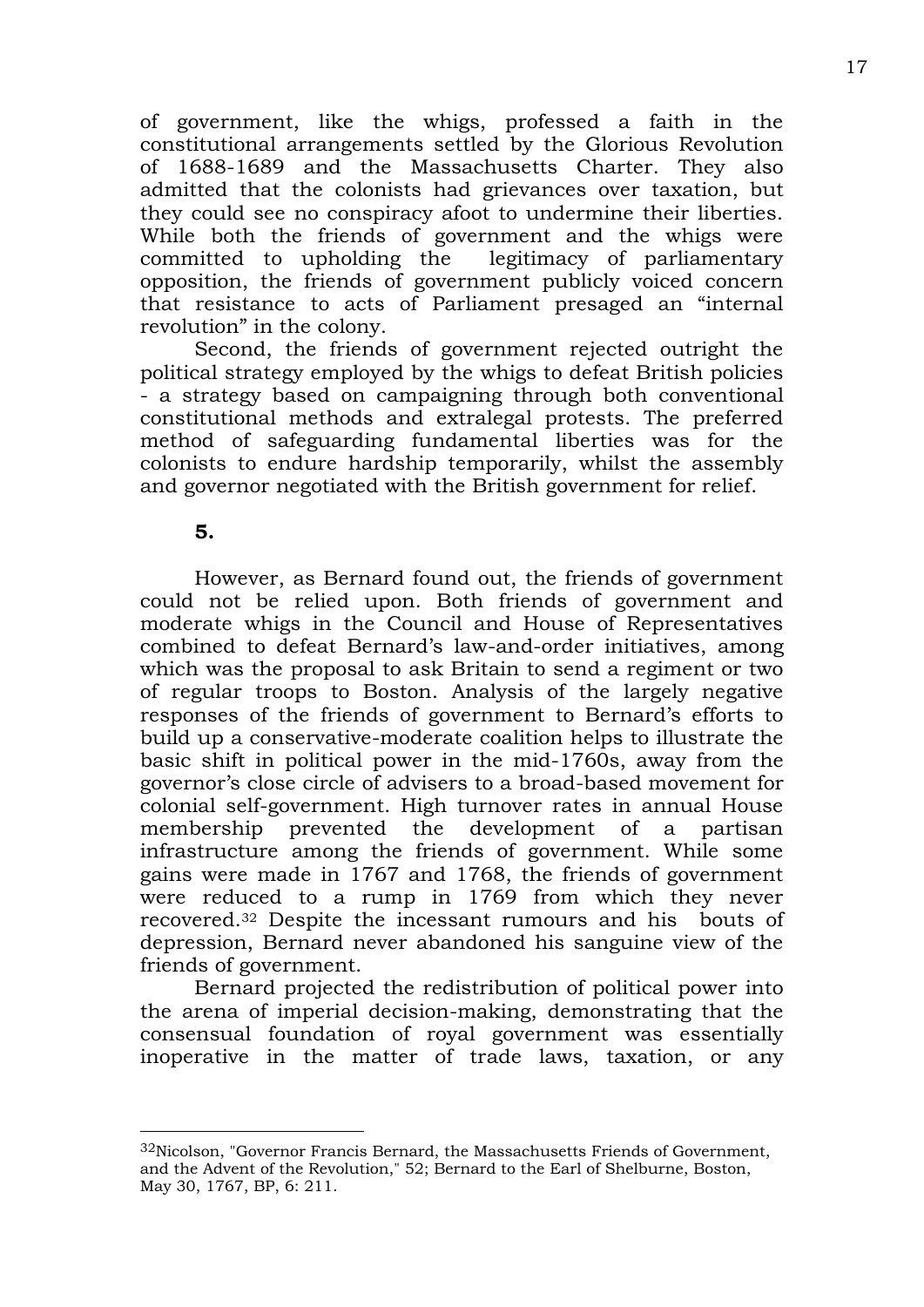controversial issue originating in London.<sup>33</sup> When it came to formulating a response to the American crisis, ministers relied heavily on Bernard's reports,<sup>34</sup> but largely in spite of rather than because of the their alarmist tone. Only Newcastle, who had joined Rockingham in opposition to Grenville when he resigned office in 1762,<sup>35</sup> was prepared to accept without question the veracity and reliability of Bernard's reports.<sup>36</sup> Bernard probably convinced Rockingham's secretary of state, Henry Seymour Conway, and the cabinet to consider the possibility of sending British regiments to Boston. But the circular Conway issued Bernard and the other colonial governors on October 24, 1765 gave no such explicit commitment; instead General Gage and Admiral Colville were placed on a state of alert to respond to any request for troops made by a provincial governor and council. P.D.G Thomas has interpreted this decision as a "piece of facesaving, promulgated to avoid any subsequent charge of negligence." Paul Langford, however, sees the circular as confirming the ministry's intention of seeking a military solution to the Stamp Act Crisis before repeal of the act became government policy in February. A more recent explanation by John L. Bullion tends to corroborate Langford, for Conway's circular was implicitly critical of royal governors generally and Bernard in particular for not asking Gage for assistance when the riots first occurred.<sup>37</sup>

**6.**

<sup>33</sup>Nicolson, "Governor Francis Bernard, the Massachusetts Friends of Government, and the Advent of the Revolution," 24-114; Nicolson, "The Friends of Government: Loyalism, Ideology and Politics in Revolutionary Massachusetts," 1 passim; Nicolson,, '"McIntosh, Otis & Adams are our demagogues": Nathaniel Coffin and the Loyalist Interpretation of the Origins of the American Revolution.'

<sup>34</sup>Thomas, *British Politics and the Stamp Act Crisis*, 135-

<sup>&</sup>lt;sup>35</sup>The Duke again voted with the Rockingham whigs after the marquis's resignation, until January 1768. John Brewer, *Party Ideoloy and popular Politics at the Accession of George III* (Oxford University Press, London et.c., 1976), ix, 9-11. For a full treatment of the Newcastle-Rockingham whigs in opposition see ibid., 77-95; J Steven Watson, *The Reign of George III, 1760-1815* (Clarendon Press, Oxford, 1960),

<sup>87-88</sup>

<sup>36</sup>B.M. Add. MSS. 32971, fos. 69-70, c.f. Thomas, *British Politics and the Stamp Act Crisis*, 137.

<sup>37</sup>John L. Bullion, "British Ministers and American Resistance to the Stamp Act, October-December, 1765," *William and Mary Quarterly,* 3d ser., 49 (1992): 89-107; Peter DG Thomas, *British Politics and the Stamp Act Crisis: The First Phase of the American Revolution, 1763-1767* (Clarendon Press, Oxford, 1975). 35, 134-137, 150- 152; Paul Langford, *The First Rockingham Administration, 1765-1766* (Oxford, 1973), 80-83, 109-110; Paul Langford, "The First Rockingham Ministry and the Repeal of the Stamp Act: The Role of the Commercial Lobby and Economic Pressures," in Conser, et. al. eds.*Resistance, Politics, and the American Struggle for Independence, 1765-1775*, 89-97. See also Charles R. Ritcheson, *British Politics and the American Revolution* (University of Oklahoma Press, Norman, Okla., 1954), 41-42; Christie and Labaree, *Empire or Independence*, 64.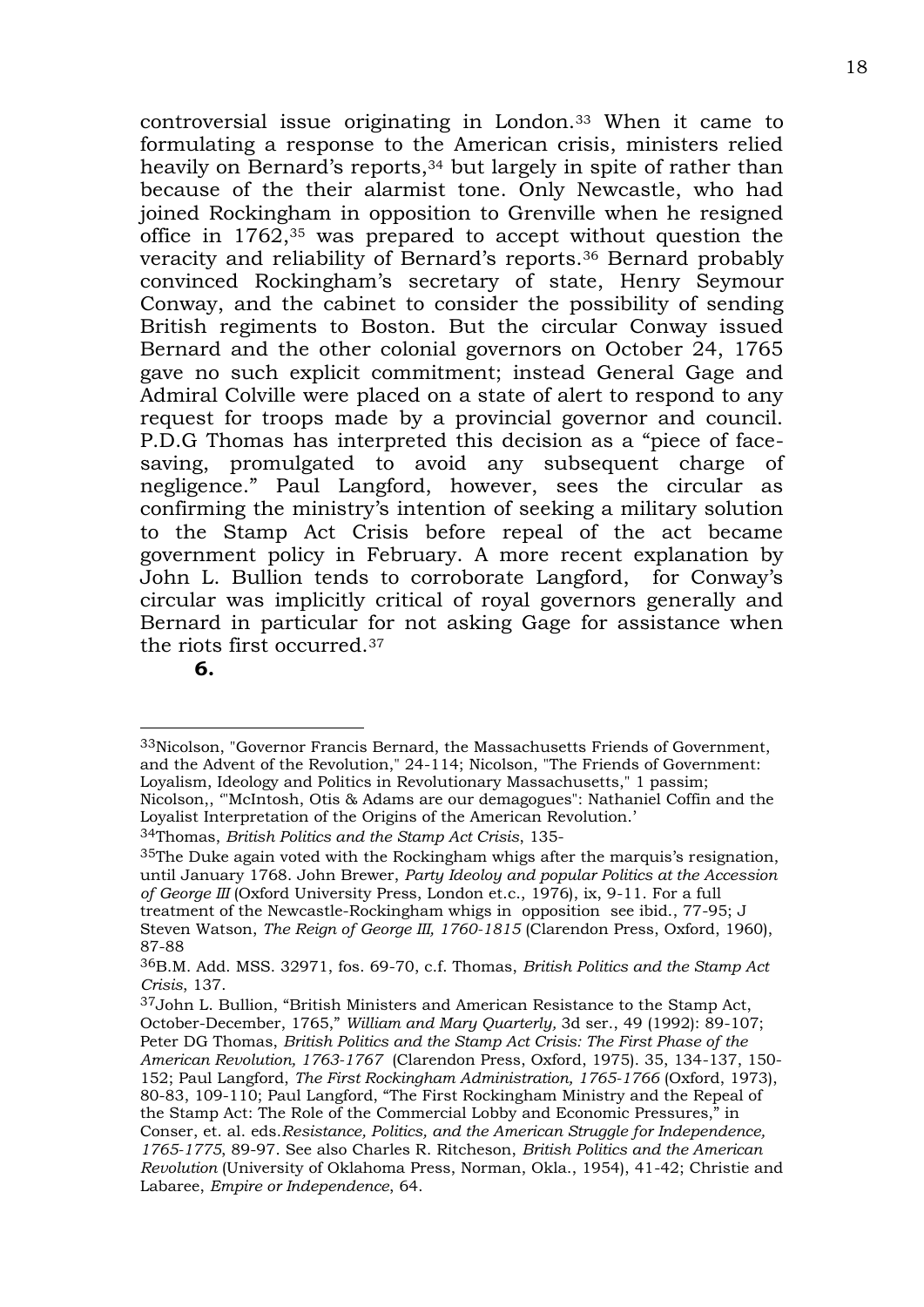The introduction Townshend Acts in 1767 produced widespread American resistance to any form of parliamentary taxation and to the Chancellor Townshend's scheme of using some of the revenue to pay Crown salaries to colonial governors. The Townshend duties controversy and the attendant disputes over the nonconsumption and nonimportation agreements generated internal divisions within the General Court and the commercial communities of Boston and the eastern Massachusetts, which Bernard proved remarkably inept at exploiting.

One reason was continued speculation over Bernard's role during the Stamp Act, which undermined confidence in his administration.

A second was the fact that Bernard himself warmly approved the underlying purpose of Townshend's reforms, which intended to use colonial revenue to establish an extended colonial civil list: this overrode any residual sympathy he may have had for colonists when they were presented with another round of taxes and also diluted some of his more pointed criticism of the ministry for landing his administration with another apparently insurmountable political problem. Bernard's stubborn defence of Townshend might be thought consistent with the behaviour of a man denied recognition for pinpointing first the shaky political foundations of Britain's American empire.<sup>38</sup>

For their part, the whigs came to regard Bernard with deep mistrust, and with some justification. Representatives who, in 1765, had flinched at Samuel Adams's suggestion that they vote down the Stamp Act, and thought twice about rejecting out of hand parliament's right to tax the colonists, rediscovered the confidence to flout the instructions of the king's ministers after a barrage of criticism from their governor. So too Bernard's reports on politics and government were amplified by his observations on crowds and mobs which frustrated the Custom House in executing the Townshend Acts and trade laws. Time and again, he returned to pessimistic themes he had first explored during the Stamp Act Crisis and from 1768 onwards Bernard consistently portrayed crowds as more threatening than they probably were and ascribed to their participants and representatives in the legislature a more clearly defined revolutionary agenda than any--even Samuel Adams--surely possessed.

As Bernard's administration floundered, the Earl of Hillsborough, won the backing of the cabinet to send four regiments of British soldiers to Boston for the support of the civil

<sup>38</sup>Bernard to John Pownall, Boston, April 23, 1769, BP, 7:.283.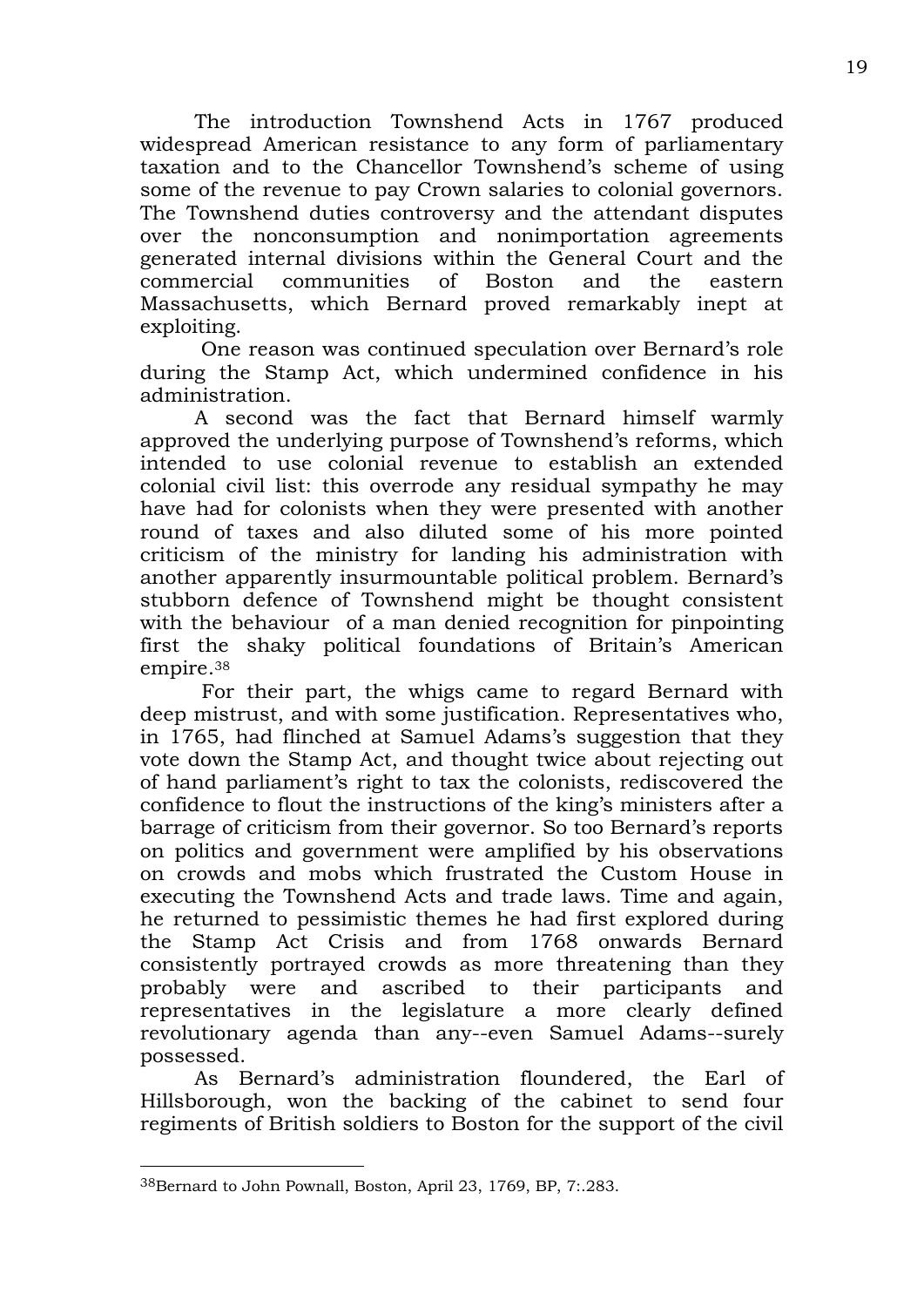government. Hillsborough, as historian John Reid and others have shown, was effectively misled by Bernard and the Commissioners of Customs into supposing that royal government in the province was on the verge of collapse. Hillsborough in particular accepted uncritically the "impressions" of imminent civil disorder conveyed by Bernard and the Commissioners of Customs in their reports about the assault and intimidation of Customs officers in Boston of March and June, 1768.<sup>39</sup>

New Englanders had grown obdurate to their governor's lamentations on the state of government. That, however, did not cushion the blow of September 3, when they learned that the 14th and 26th regiments at Halifax were on their way to Boston. Bernard first heard of the cabinet's change of mind on the deployment of British Regulars from General Gage at New York two or three days earlier, and broke the ominous news to the Council.<sup>40</sup> The governor, as one American remarked was now "caught in a snare" of his own devising.41 The arrival of British Regulars cost Bernard whatever political credibility remained to him in Massachusetts. While Bernard never attempted to deny that his reports had influenced ministers, few persons outwith his administration believed him when he denied having asked Gage or Hillsborough for British regiments. Even if the radicals did not obstruct the landing of the troops, the governor henceforth encountered opposition from the majority of the Council, the town authorities, and the province magistracy to any request to find billets and provisions for the soldiers-- all of which Bernard took as evidence of the fragility of royal government in the province.<sup>42</sup>

**9.**

<sup>39</sup>John Philip Reid, *In a Rebellious Spirit: The Argument of Facts, The Liberty Riot and the Coming of the Revolution*, (Pennsylvania State University press, University Park, Penn.,1979),121-126. See also Bailyn, *The Ordeal of Thomas Hutchinson,* 123-124, 130-131,.227; Walter H Conser Jr and Ronald M McCarthy, "Circular Letters, Customs Officers and the Issue of Violence: The Background to the Townshend Acts Resistance", in *Resistance, Politics, and the American Struggle for Independence, 1765-1775* (Lynne Rienner Publishers, Boulder, Colo., 1986) edited by Walter H Conser Jr, Ronald M McCarthy and DJ Toscano, 119-134; Ian R. Christie, "British Response to American Reactions to the Townshend Acts, 1768-1770," ibid., 193- 214; Leslie J. Thomas, "The Nonconsumption and Nonimportation Movement Against the Townshend Acts, 1767-1770", ibid., 137-192; Thomas, *Townshend Duties Crisis,* 82-83.

<sup>40</sup>Gage to Bernard, August 31, 1768, Bernard Papers, 11: 287-288.

<sup>41</sup>Lachlan McIntosh to Henry Laurens, [Charlestown, South Carolina], October 15, 1768, in George C. Rogers, et. al., eds., *The Papers of Henry Laurens* (University of South Carolina Press, Columbia, S.C., 1976?-) 6: 127-128.

<sup>42</sup>Gage to Bernard, August 31, 1768, Bernard Papers, 11: 287-288; Gage to Bernard, September 12, 1768, Bernard Papers, 11: 297.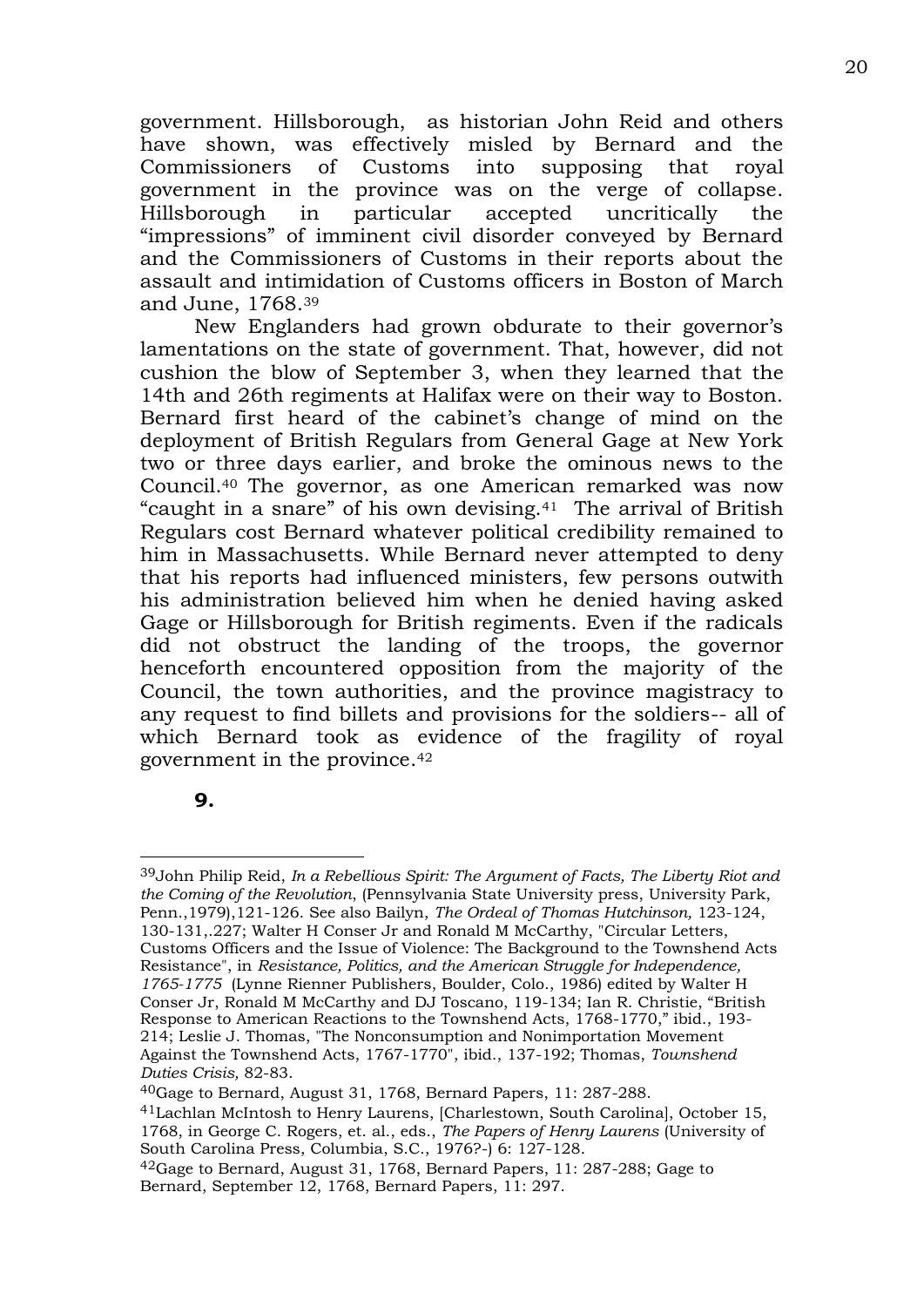The colonists did not lack able advocates--men who knew Bernard and understood American affairs and who were prepared to contest his interpretation of developments in Massachusetts. Because of Bernard's reports on civil disorder, Benjamin Franklin, the agent for Pennsylvania, worried that everyone--himself included--had lost sight of the fundamental constitutional and economic issues raised by the colonists in protesting at the Townshend Acts.<sup>43</sup> The Massachusetts agent, Dennis De Berdt, the Council's agent William Bollan, and former governor Thomas Pownall, M.P. and all did what they could to counteract Bernard's version of events in Boston. John Wilkes too found time to assist his American friends by ridiculing Bernard. The Rockinghamites were the most vocal of the opposition factions which berated Hillsborough for relying too much on information supplied by Bernard.

The King's Speech to both Houses of Parliament on November 8, 1768, which proclaimed Boston to be "in a state of disobedience to all law and government," left Parliament baying for action. For Hillsborough, it was not an unwelcome scenario, but ministers found it difficult to manipulate the House of Commons. Anger and ridicule toward the insolent Yankees punctuated Commons debates. When Bernard's reports were produced, possibly at Hillsborough's instigation, they electrified the proceedings. When the House had finished preparing a reply to the King, Hans Stanley, the placeman who had asked for the reports, moved an amendment proposing that Bernard's proposal for a mandamus Council be adopted. No-one seconded Stanley's motion. Indeed, when the debate moved on to the ministry's response to the Massachusetts circular letter, the call for a full Parliamentary enquiry into affairs in Massachusetts came from the Rockinghamite whigs on the opposition benches - -William Dowdeswell, Sir George Savil, and Edmund Burke.<sup>44</sup>

The Attorney-General William De Gray did not find enough evidence in Bernard's reports themselves to justify legal proceedings to annul the Massachusetts Charter,<sup>45</sup> but did, however, suggest that there was a *prima facie* case to be answered. Hillsborough was informed that under an archaic act of Parliament--the 35th Henry VIII--Parliament could form itself into a special commission to hear cases of treason or misprision of treason arising in the colonies. De Gray's opinion cannot be

43When Franklin became aware of Bernard's reports on the *Liberty* riots, he composed a essay for *The London Chronicle,* August 16-18, 1768, which aimed to turn attention back to taxation and the Navigation Acts. "Queries recommended to the Consideration of those Gentlemen who are for vigorous Measures with the Americans. In Labaree, *Papers of Benjamin Franklin*, 13: 187-188.

<sup>44</sup>Thomas, *The Townshend Duties Crisis,* 104-105; The Earl of Hillsborough to Francis Bernard, Whitehall, February 20, 1769, Bernard Papers, 12: 57 45Jensen, *Founding of a Nation*, 297.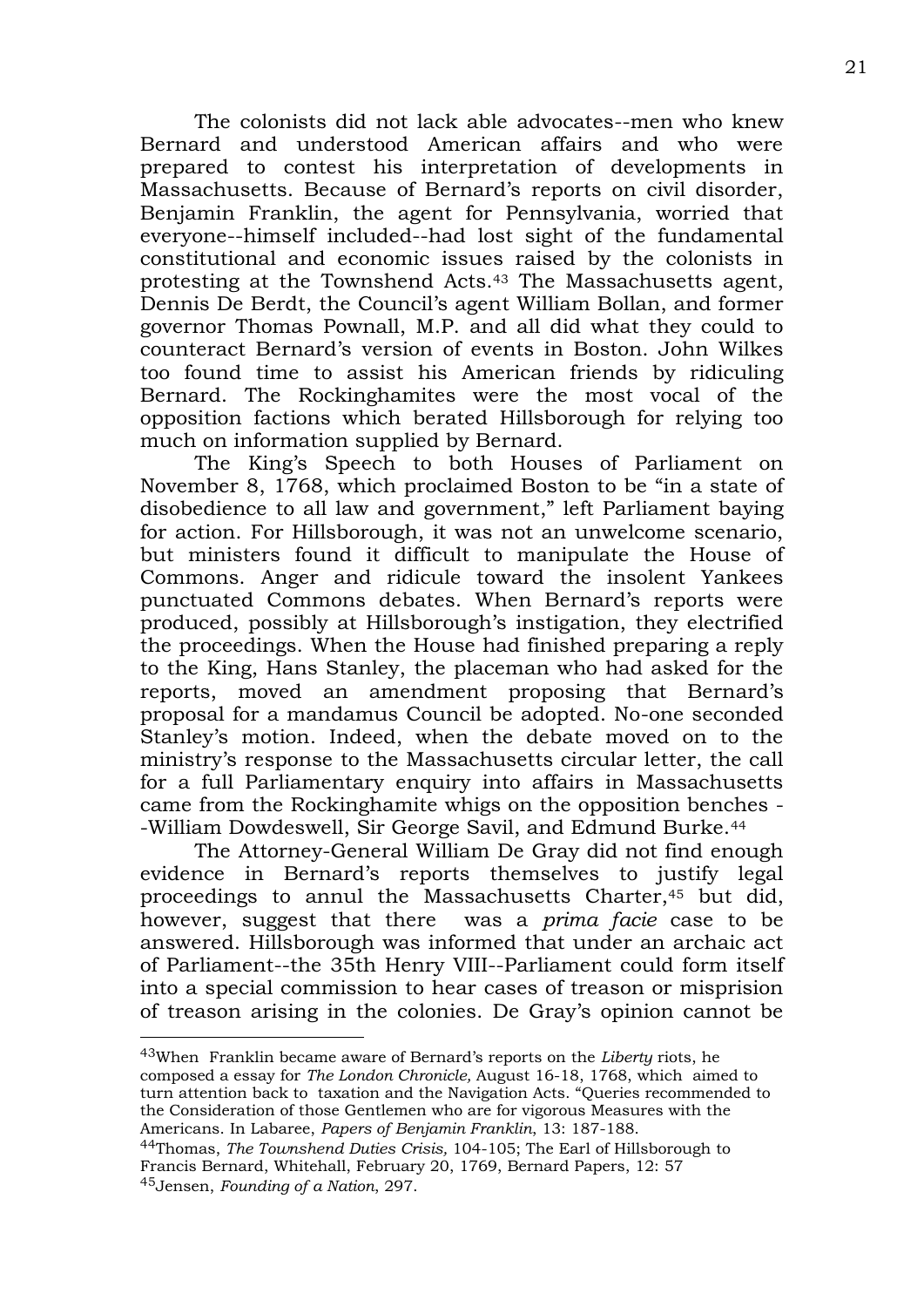taken as a vindication of Bernard's analysis and interpretation of the state of public affairs in Massachusetts. Bernard would have to identify the Boston selectment who organised the Convention, and, a more difficult task, supply corroborating documentation as to what had been said by Otis and others at the Boston town meeting of September 12; a nigh impracticable suggestion was that Bernard produce evidence of "any design laid or persons Names, or times appointed, or other measures taken, for Seizing Castle William." <sup>46</sup> On November 15, Bernard was instructed to enquire into the "illegal and unconstitutional Acts" committed in the province during and after the *Liberty* riot of June 10, and bring the "perpetrators" to justice.<sup>47</sup>

On December 18, Hillsborough moved a series of contentious resolutions in the House of Lords, which bore his hawkish stamp. The resolutions incorporated most of what Bernard had been claiming was seditious and treasonable (save in matters which related to New York) but they did not actually propose a programme of action. The declarations of the Massachusetts House of Representatives in January and February, 1768, which questioned Parliament's right to levy taxes, was said to be in effect a "denial" of Parliament's legislative supremacy; most colonists would have been appalled at such an interpretation. So too they would have balked at the description of the circular letter as an attempt to organise an "illegal combination" against Parliament and the Crown. The third, fourth, and fifth resolutions asked the Lords to endorse Bernard's conclusion that the return of crowd action to Boston in the spring and summer of 1768 produced a "State of great disorder and Confusion," which both the Council and the magistracy neglected to address, and which justified the deployment of British Regulars. The remaining resolutions were accepted uncritically--despite De Gray's worries about the absence of evidence: the proceedings of the Boston town meeting on June 14 and September 12, and the Convention of Towns were declared "illegal and Unconstitutional . . . [and] subversive."<sup>48</sup> The resolutions were approved by the Lords after the Christmas recess and by the Commons in last week of January, 1769.<sup>49</sup>

 $\overline{a}$ 

47Hillsborough to Bernard, Whitehall, November 15, 1768, Bernard Papers, 12: 11. 48Resolutions of both Houses of Parliament, relative to the Public Transactions in His Majesty's Province of Massachusetts Bay , Bernard Papers, 12: 275-278.

49Ian R. Christie and Benjamin W. Labaree, *Empire or Independence, 1760-1776: A British-American Dialogue on the Coming of the American Revolution* (Phaidon Press, Oxford, 1976), 122, 236-241; Gipson, *British Empire*, 11: 235; Bernard to John Pownall, Boston, January 13, 1769, Bernard Papers, 7: 253; Thomas Hutchinson to [Thomas Whately], n.p. January 20, 1769, in *Copy of Letters Sent to Great-Britain, by* 

<sup>46</sup>Attorney-general, William De Gray to Hillsborough, n.p., November 25, 1768, CO 5/757, ff. 464-466.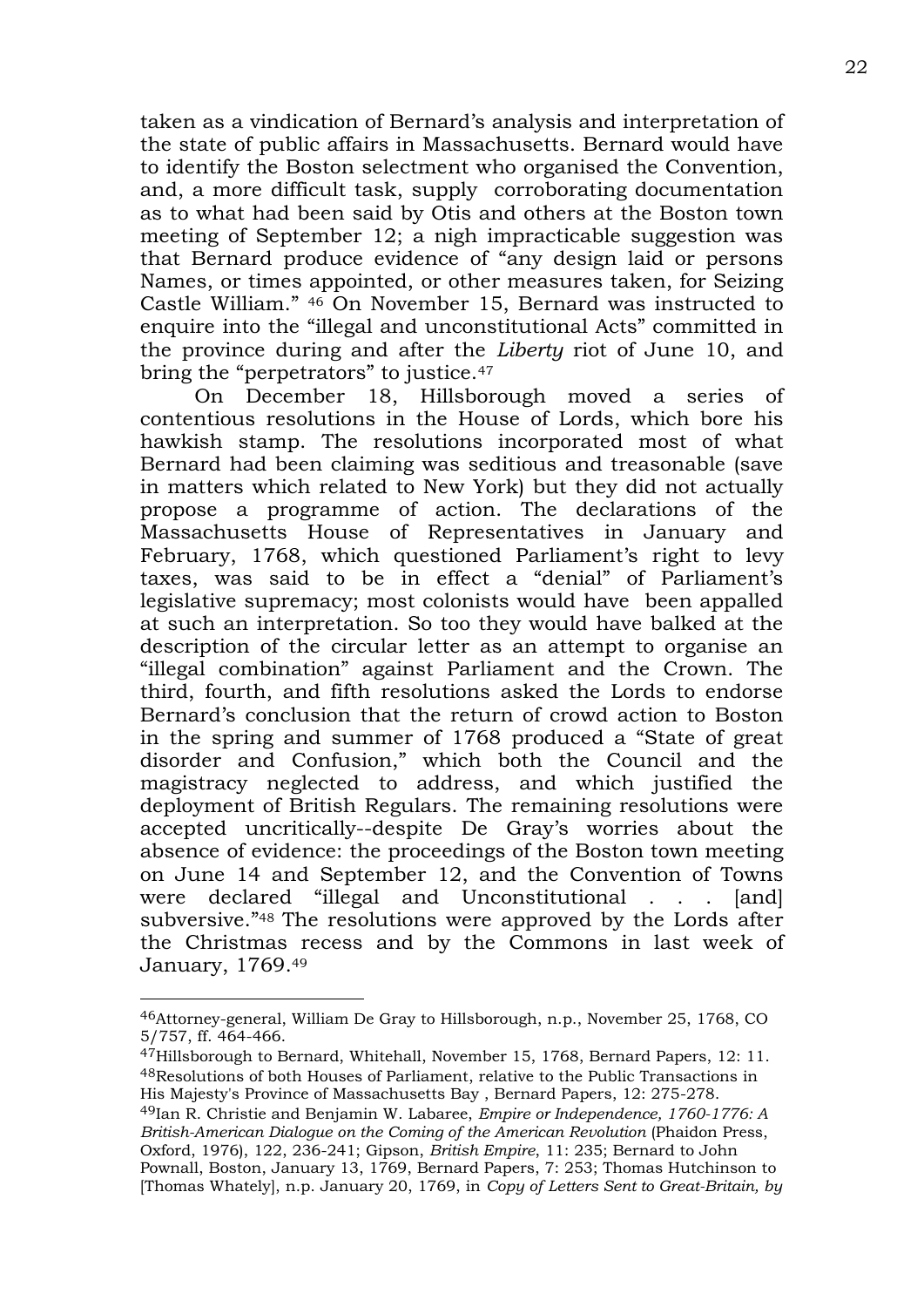On February 13, Hillsborough finally presented the cabinet with a set of stringent measures reflecting the spirit of what Bernard had been urging If the Massachusetts legislature continued to deny Parliamentary supremacy then Council should hereafter be appointed directly by the Crown instead of being elected by the House; and Bernard should be given a discretionary power to move the General Court from Boston. No mention was made of bringing rebels to trial in England. There was an olive branch of sorts for the "doves," which might have involved Parliament repealing the Townshend Acts in the West Indies and Virginia where permanent provision for the governor's salary had already been made.<sup>50</sup>

The cabinet was unable to agree on precisely what they should do to in punish Massachusetts. Few if any were prepared to go so far as to revoke the province Charter or establish a mandamus Council: the prime minister, the Duke of Grafton and the Lord Chancellor, Camden, wisely rejected these measures; so too did the King (who had probably discussed such ideas in his weekly meetings with Secretary-at War Lord Barrington, Amelia Bernard's cousin) By March 24, only two of Hillsborough's several major recommendations were approved by the cabinet: that the Bernard be allowed to summon the General Court to a place outside Boston such as Salem, and that his request for leave to report back to Whitehall be confirmed.51 For next three months, the ministry vacillated on whether to punish Boston, while it considered whether or not to try and end the American protests by repealing the Townshend Acts. The cabinet decided on the latter course in May, 1769, and the Townshend duties were partially repealed in March 1770.<sup>52</sup>

For more than three months, while he waited directions from London, Bernard secretly compiled evidence of sedition.

 $\overline{a}$ 

50Charles R Ritcheson, *British Politics and the American Revolution* (University of Oklahoma Press, Norman, Okla., 1954), 124; Christie and Labaree, *Empire or Independence*, 126-129; Thomas, *The Townshend Duties Crisis*, 125-128.

*Hus Excellency Thomas Hutchinson, the Hon. Andrew Oliver and Several Other Persons...*(Boston, 1773), 16 (hereafter, *Hutchinson-Oliver Letters*; Thomas Hutchinson to Richard Jackson, Boston, January 28, 1769, Hutchinson Letterbooks, 26: 349.

<sup>51</sup>Thomas, *The Townshend Duties Crisis,* 130. Hillsborough to Bernard, March 24, 1769, Bernard Papers, 12: 77-80 enclosing A Sign Manual for returning to England to Bernard, 1769, Bernard Papers, 12: 73.

<sup>52</sup>See the Earl of Hillsborough to Francis Bernard, Whitehall, February 20, 1769, Bernard Papers, 12: 57; Bernard to Hillsborough, Boston, May 25, 1769, ibid., 7: 157-159; Ian R. Christie and Benjamin W. Labaree, *Empire or Independence, 1760- 1776: A British-American Dialogue on the Coming of the American Revolution* (Phaidon Press, Oxford, 1976), 122-129; Charles R Ritcheson, *British Politics and the American Revolution* (University of Oklahoma Press, Norman, Okla., 1954), 142-143; PDG Thomas, *The Townshend Duties Crisis: The Second Phase of the American Revolution*  (Clarendon Press, Oxford, 1987), 154-155; Christie, *Wars and Revolution*, 93.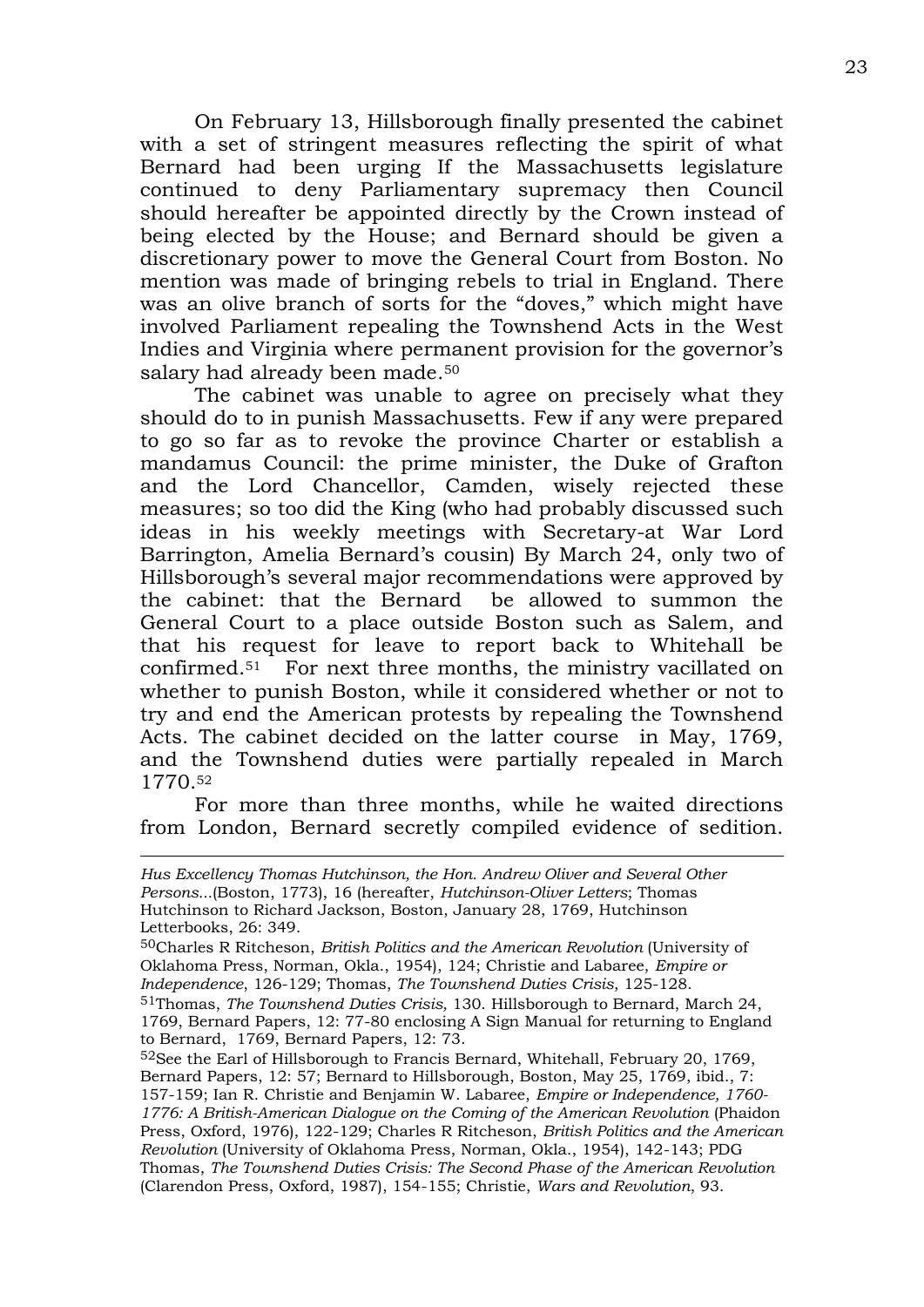First there were the Boston selectmen who had issued the precept inviting the Massachusetts towns to the Convention: Joseph Jackson, the colonel of the Boston militia, who refused to call out his men during the Stamp Act riots; John Ruddock, the irascible notary public, whose political sympathies were incompatible with his magistrate's duties; John Hancock, the *bête noire* of the Commissioners of Customs and "Milch Cow" of the faction, as he was dubbed by one conservative; wealthy merchants John Rowe and Samuel Pemberton; the town clerk, William Cooper; and Thomas Cushing, perhaps the most moderate of the whig leaders, yet whose revelations about a possible coup d'état had left Bernard's spy, Customs officer, Nathaniel Coffin, reeling. Parliament, Bernard mused, had sufficient reason to introduce legislation barring these men from holding local or provincial office (in much the same way as the government were trying to oust John Wilkes from the House of Commons.) Parliamentary intervention was also suggested as the only means possible of taming the province magistracy and establishing a mandamus Council.

### **10.**

 $\overline{a}$ 

On Saturday April 5, 1769 a package sent by the Council's agent William Bollan to councillor James Bowdoin, in the brig *Last Attempt* arrived in Boston containing copies of six letters written by Bernard. The letters were written to the American Secretary, the Earl of Hillsborough, between November 1 an December 5, 1768, and concerned mainly with Bernard's deteriorating relationship with the Council; others were soon published as quickly as they arrived in Boston. Throughout Bernard had freely discoursed on the possibilities of Parliament revoking the Province Charter and establishing a mandamus Council. This was evidence enough for most colonists of a manifest assault on their liberties and of their governor pursuing a private vendetta leading colonists.<sup>53</sup>

There were no dissenting voices when the House of Representatives and Council debated the contents of Bernard's letters. On June 27, the 109 members of the House unanimously voted to send a petition to the King requesting Bernard's dismissal from office. A draft had already been prepared by a House committee including both Otises, Speaker Thomas Cushing, and John Hancock, accusing Bernard of conspiring to "overthrow the present constitution of government

<sup>53</sup> *Letters to the Right Honorable the Earl of Hillsborough from Governor Bernard*  (Printed for Edes and Gill, Boston, 1769). For the response in the press to Bernard's letters see Thomas, "Partisan Politics," 2: 706-707.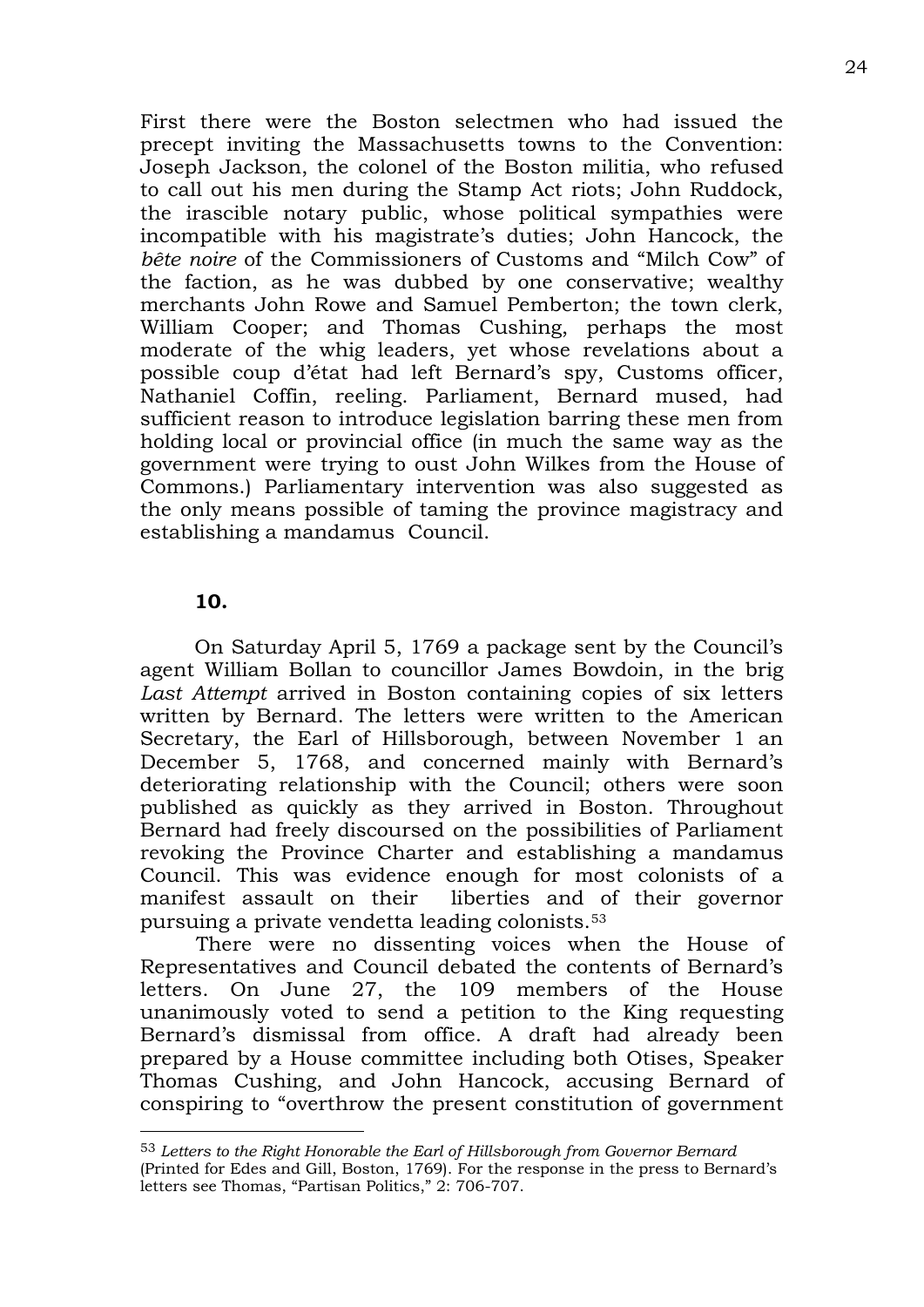in this colony, and to have the people deprived of their invaluable charter rights." It too was unanimously approved. When on June 28 Bernard informed the assembly that he was returning home on leave to Britain,<sup>54</sup> the House refused to grant him his annual salary .

The assembly's petition contained two principal charges against Bernard: that he had exceeded the terms of his royal commissions and broken the governor's contractual obligations to the commonwealth of Massachusetts set out in the charter. Colonial complaints about governors or other officials were normally heard by Privy Council, the last court of appeal for Americans. If found guilty Bernard faced a range of severe penalties: immediate dismissal, a ban *sine die* from any other crown office, and a fine of £1,000; he was of course also subject to the full penalty of law for any other specific crimes committed.<sup>55</sup> (No royal governor had ever been amerced on the allegations with which Bernard was charged. While allegations of corruption were commonplace in the colonies, only one royal governor, Joseph Dudley of Massachusetts, had ever been dismissed before, and that was on the more specific issue of breaking the trade laws.56)

Bernard arrived in London in early September to a "reception," which Hutchinson thought "was beyond his own expectation." Bernard asked Barrington and Hillsborough to try and get the petition referred to the Privy Council immediately, where Bernard could count on the support of several friends, the most important of whom were Hillsborough, Barrington, Wilbore Ellis, Lord Chief Justice Wilmot, and Lord Sandys. Though he welcomed the opportunity to clear his name Bernard was wary that bureaucratic delays might give De Berdt more time to prepare the colony's case.57 The charges against Bernard were peremptorily dismissed on March 7 as "groundless, vexatious and scandalous."<sup>58</sup> .

In June 1770, Bernard participated in a Privy Council inquiry into Massachusetts. set up in the wake of the Boston Massacre. The committee's proceedings focused largely on a report presented by John Pownall, Undersecretary for America,

<sup>54</sup> The Massachusetts Council to the Earl of Hillsborough, Boston, April 15, 1769, *Boston Chronicle*, July 27-31, 1769, pp.1-3 and CO 5/758, ff.90-104; *Journals of the House*, 45: 151, 197-198.

<sup>55</sup>The Act for Punishing Governors for Crimes Committed in the Plantations, 11th-12th William III, c.12; Andrews, *Colonial Period in American History* 4: 162

<sup>56</sup>Andrews, *Colonial Period in American History* 4: 162.; Richard L Bushman, *King and People in Provincial Massachusetts* (University of North carolina Press, Chapell Hill and London, ed. 1992), 109,111

<sup>57</sup>Bernard's Petition to the king to October n.d, 1769, Bernard Papers, 12: 147-148, 167.

<sup>58</sup>*Acts of the Privy Council* 5: 214.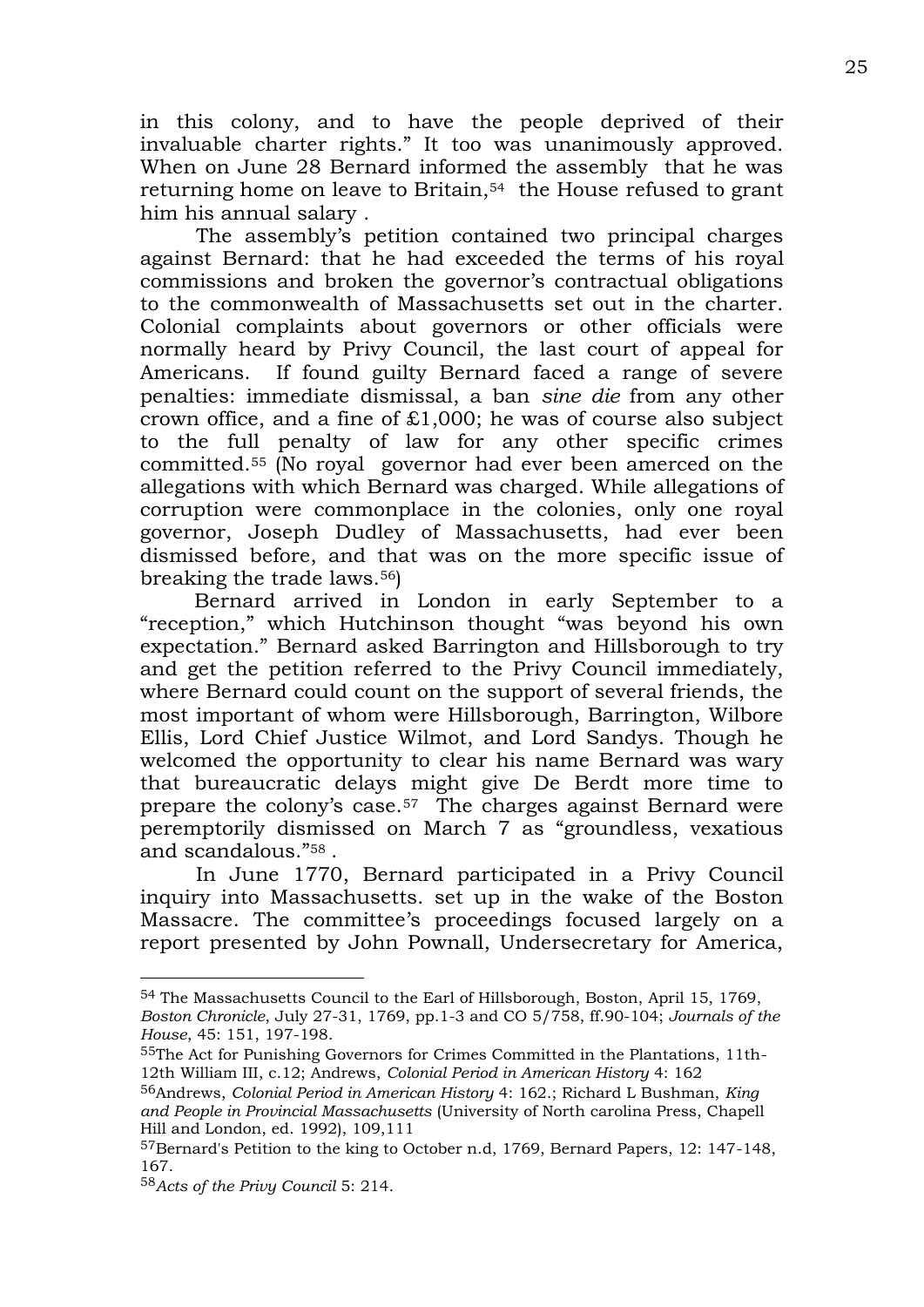which reflected much of what he had discussed with Bernard over the years. <sup>59</sup> The report was updated and used again in 1774, after the Boston Tea Party.) The committee considered the report and oral evidence at three separate meeting held between June 26 July 4. Bernard and four other witnesses were examined under oath All the witnesses, save one--an employee of John Hancock--, corroborated the view advanced in Bernard's letters and the reports of the Customs Commissioners that the trade laws could not be enforced; that the governor had lost the support of the Council and assembly, which the friends of government no longer attended; and that the boycott was being illegally enforced by crowds and ad hoc committees of townspeople. In short, as Bernard argued, parliament needed to intervene in Massachusetts in order to restore law and order. <sup>60</sup>

### **11.**

When he relinquished the governorship of Massachusetts in 1771, Bernard continued to exert influence on Britain's American policy in a semi-official capacity. as an advisor to the Plantation Office and the Earl of Hillsborough.<sup>61</sup> The stroke he suffered sometime between May 1771 and January 1772 greatly restricted his participation in public affairs. But many of the reform ideas he had discussed with John Pownall, and others, had greater appeal for British politicians in 1774, when they were thinking hard of some means to make the town of Boston corporately liable or the destruction of the East India Company's tea and to punish the province for the transgressions of the House, the Council, and the magistracy. Bernard's ideas formed the basis of two of the four Coercive Acts--the Massachusetts Government Act and the Administration of Justice Act--which precipitated violent resistance in Massachusetts in the summer and autumn of 1774. And yet, when Hutchinson tried to avert the introduction of these measures he might have recalled ruefully his efforts to persuade Bernard and Britain to consider a less ferocious attack on colonial institutions. <sup>62</sup>

# **12.**

<sup>59</sup>Thomas, T*he Townshend Duties Crisis*, 192. [John Pownall,] State of the Disorders, Conufsions and Misgovernment which have lately prevailed and still continue to prevail, in the province of the Massachusetts Bay, CO 5/754 ff.41-69.This full dossier was presented to the clerk of the Privy Council by Pownall on June 21 1770 and referred to the committee on plantation affairs the next day.

<sup>60</sup>Thomas, *The Townshend Duties Crisis,* 192-193 c.f. *Acts of the Privy Council* 5: 246-254

<sup>61</sup>Letter from London, dated July 26 [1770], *Boston Gazette*, September 17, 1770, c.f. Higgins, *The Bernards*, II, pp.214-215.

<sup>62</sup>Thomas, *The Townshend Duties,* 207-208.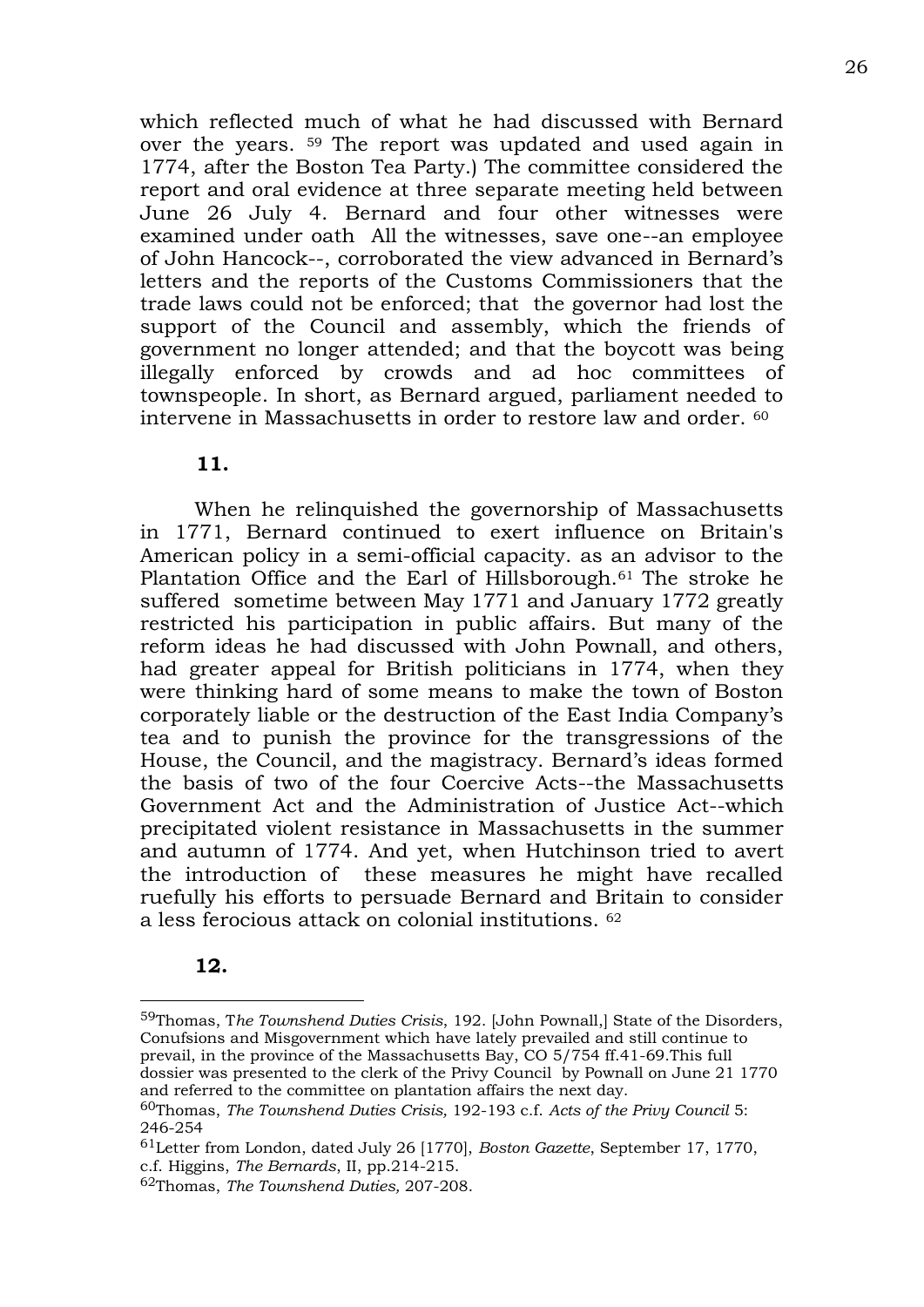The political emasculation of royal government begun during Bernard's administration was completed during those of his successors: Thomas Hutchinson and General Thomas Gage. By the autumn of 1774, the Whigs were in firm political control of the General Court and the town meetings. From a position of dominance, they were able successfully to expand resistance to the Coercive Acts. In short, although the friends of government shared a proto-loyalist ideology, they were effectively broken as a provincial political force before the outbreak of war.

While the ideological bases for a loyalist counter-revolution in 1775 may be found in the reactions of governor Bernard and the friends of government to the political controversies of the 1760s and early 1770s, its political form never fully developed after Bernard's departure for England. The political orthodoxy demanded of the populace by the radicals fulfilled its dual purpose of mobilising popular opinion on behalf of the protest movement and discouraging active support for the provincial administration. While the friends of government in the legislature found common cause with the governors on several occasions they lacked the organisation and common purpose of the leaders of the protest movement necessary to sustain an anti-radical coalition; similarly, the friends of government in the town meetings throughout the colony were minority factions bereft of popular support. They functioned neither as a court faction--similar to the "King's Friends" in George III's Britain- nor, to any great extent, as a popular loyalist force like the "Church and King" mobs which were endemic to Britain at the time of the French Revolution and so effective in stifling popular radicalism.

In consequence, the loyalist counter-revolution in Massachusetts ended before it had scarcely begun. In 1775, it comprised the formation of militia units to defend Boston and sporadic loyalist uprisings against the patriot authorities in only a handful of towns. Following the withdrawal of British troops from Boston in March 1776 and the defeat of General Burgoyne's army at Bennington and Saratoga in 1777, the British could offer no substantial military assistance to Massachusetts's loyalists and would-be loyalists, leaving the patriot government free to proscribe intractable opponents at will, to confiscate the property of absentee proprietors like Bernard and loyalist émigrés, and generally -as they had managed successfully since 1765--to discourage dissenters from taking a more active role in politics until the War of Independence drew to a close. <sup>63</sup>

<sup>63</sup>Nicolson, "Governor Francis Bernard, the Massachusetts Friends of Government, and the Advent of the Revolution," 24-114.